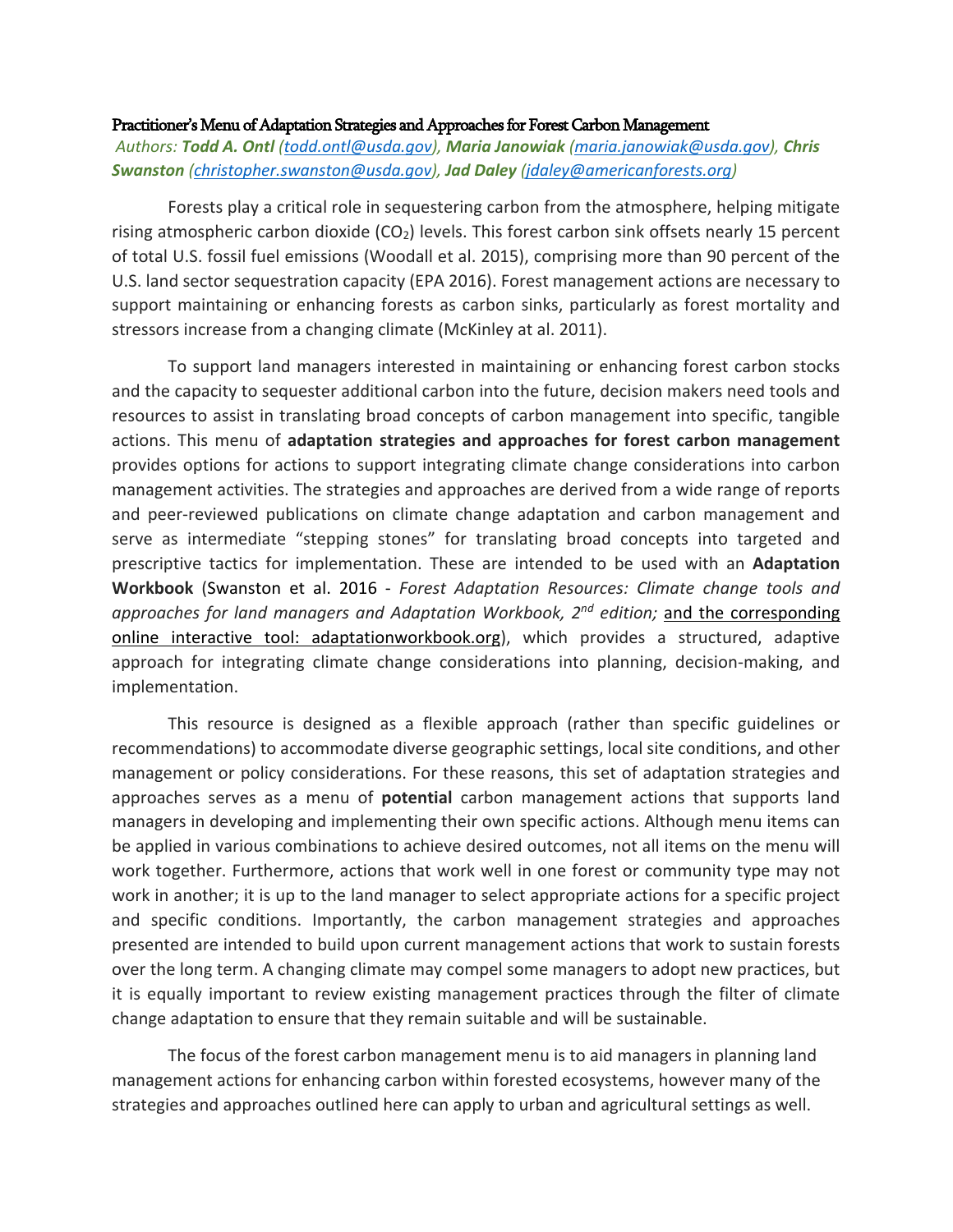These lands have been considered in the development of this menu within the context of the importance of tree canopy cover for carbon stocks, however we recognize there will be many strategies and approaches for managing for carbon not included, such as actions for soil or crop management (e.g. tillage, cropping systems, grazing, etc.). Additionally, this menu does not consider carbon benefits of harvested wood products, but only considers carbon stocks and sequestration within forests.

#### **The menu of adaptation strategies and approaches can provide:**

- A broad spectrum of possible adaptation actions that can help sustain healthy ecosystems and achieve management goals in the face of climate change
- A framework of adaptation actions from which managers select actions best suited to their specific management goals and objectives
- A platform for discussing climate change-related topics and adaptation methods
- Examples of tactics that could potentially be used to implement an approach, recognizing that specific tactics will be designed by the land manager.

### **The menu of adaptation strategies and approaches does not:**

- Make recommendations or set guidelines for management decisions. It is up to the land manager to decide how this information is used.
- Express preference for any strategies or approaches within an ecosystem type, location, or situation. Location-specific factors and manager expertise are needed to inform the selection of any strategy or approach.
- Provide an exhaustive set of tactics. We encourage land managers to consider additional actionable tactics appropriate for their projects. Further, not all possible tactics have been vetted through research and so should be employed with caution and followed-up with monitoring and adaptive management.

#### How to read this menu

**Strategy:** A strategy is a broad adaptation response that is applicable across a variety of resources and sites

**Approach:** An approach is an adaptation response that is more specific to a resource issue or geography

**Tactic:** Tactics are the most specific adaptation response, providing prescriptive direction about what actions can be applied on the ground, and how, where, and when.

## **Menu of strategies and approaches**

**Strategy 1: Maintain or increase extent of forest ecosystems**

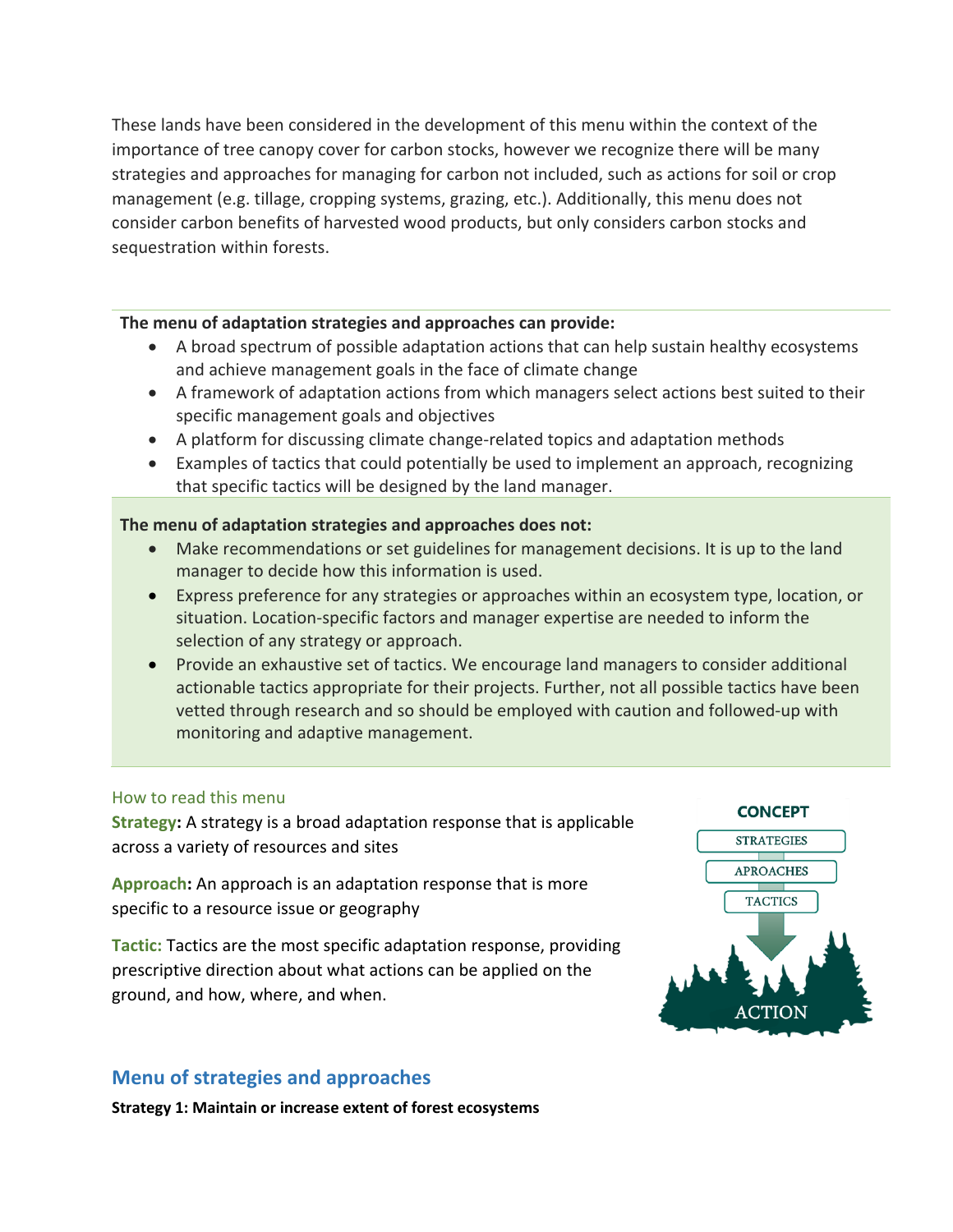- 1.1 Avoid forest conversion to non-forest land uses
- 1.2 Reforest lands that have been deforested and afforest suitable lands
- 1.3 Increase the extent of forest cover within urban areas
- 1.4 Increase or implement agroforestry practices

#### **Strategy 2: Sustain fundamental ecological functions**

- 2.1 Reduce impacts to soils and nutrient cycling
- 2.2 Maintain or restore hydrology
- 2.3 Prevent the introduction and establishment of invasive plant species and remove existing invasives
- 2.4 Maintain or improve the ability of forests to resist pests and pathogens
- 2.5 Reduce competition for moisture, nutrients, and light

#### **Strategy 3: Reduce carbon losses from natural disturbance, including wildfire**

- 3.1 Restore or maintain fire in fire-adapted ecosystems
- 3.2 Establish natural or artificial fuelbreaks to slow the spread of catastrophic fire
- 3.3 Alter forest structure or composition to reduce the risk, severity, or extent of wildfire
- 3.4 Reduce the risk of tree mortality from biological or climatic stressors in fire-prone systems
- 3.5 Alter forest structure to reduce the risk, severity, or extent of wind and ice damage

#### **Strategy 4: Enhance forest recovery following disturbance**

- 4.1 Promptly revegetate sites after disturbance
- 4.2 Restore disturbed sites with a diversity of species that are adapted to future conditions
- 4.3 Protect future-adapted seedlings and saplings
- 4.4 Guide species composition at early stages of development to meet expected future conditions

#### **Strategy 5: Prioritize management of locations that provide high carbon value across the landscape**

- 5.1 Prioritize low vulnerability sites for maintaining or enhancing carbon stocks
- 5.2 Establish reserves on sites with high carbon density

#### **Strategy 6: Maintain or enhance existing carbon stocks while retaining forest character**

- 6.1 Increase structural complexity through retention of biological legacies in living and dead wood
- 6.2 Increase stocking on well-stocked or understocked forest lands
- 6.3 Increase harvest frequency or intensity due to greater risk of tree mortality
- 6.4 Disfavor species that are distinctly maladapted
- 6.5 Manage for existing species and genotypes with wide moisture and temperature tolerances
- 6.6 Promote species and structural diversity to enhance carbon capture and storage efficiency
- 6.7 Use seeds, germplasm, and other genetic material from across a greater geographic range

#### **Strategy 7: Enhance or maintain sequestration capacity through significant forest alterations**

- 7.1 Favor existing species or genotypes that are better adapted to future conditions
- 7.2 Alter forest composition or structure to maximize carbon stocks
- 7.3 Promote species with enhanced carbon density in woody biomass
- 7.4 Introduce species or genotypes that are expected to be adapted to future conditions

#### Strategy 1: Maintain or increase extent of forest ecosystems

Carbon stocks often reach their highest density in forested ecosystems compared to other ecosystem types or land uses (Liu et al. 2012; Liu et al. 2014). Actions that maintain the integrity of forested ecosystems or re-establish forest cover can have some of the most significant benefits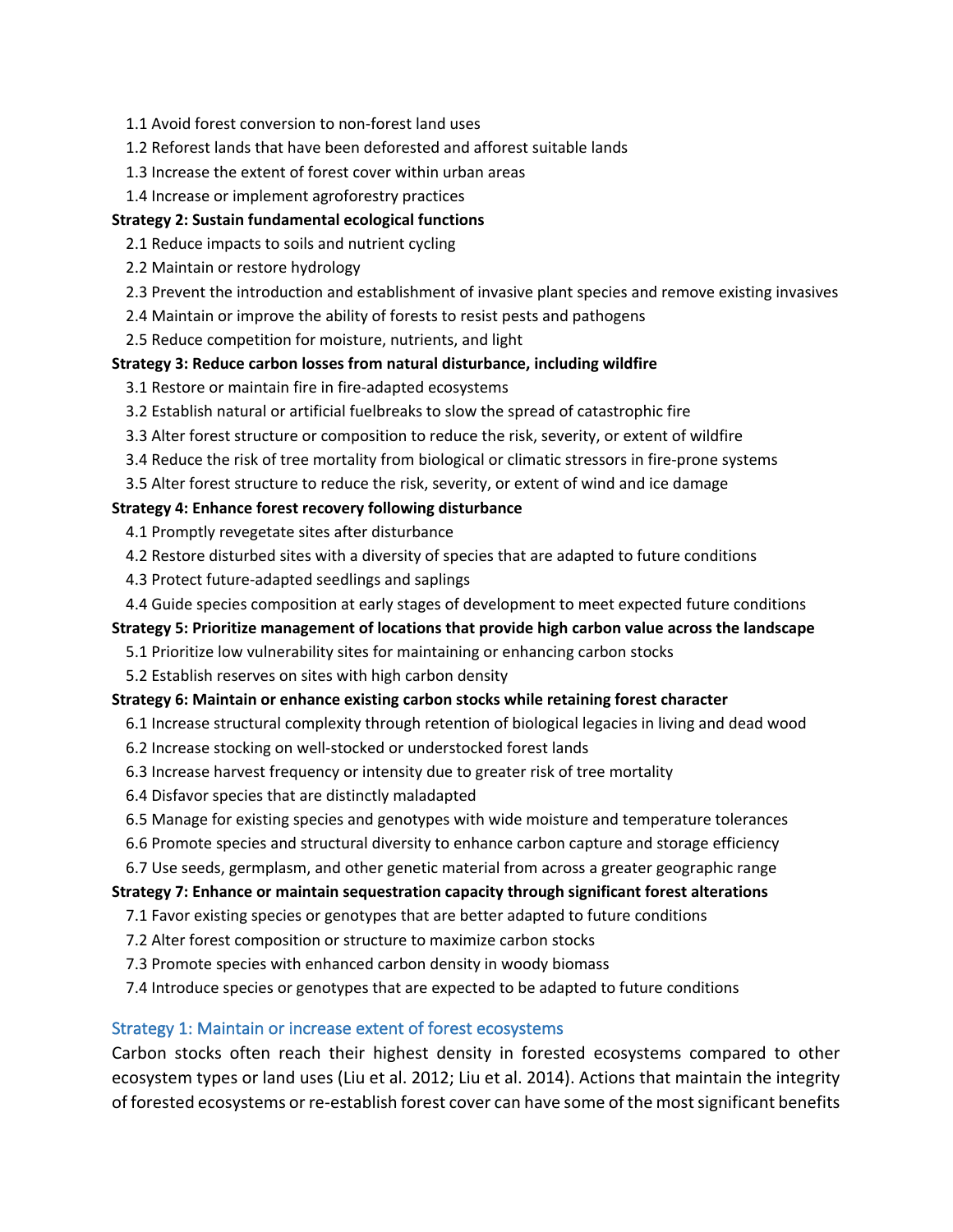for maintaining carbon in both above- and belowground pools, as well as improving the ability of the ecosystems to sequester carbon into the future. This strategy seeks to sustain or enhance carbon stocks at broad spatial scales through maintaining forest vegetation, increasing forest stocking, or re-establishing forest cover on non-forested lands.

### *Approach 1.1: Avoid forest conversion to non-forest*

Forests are the largest carbon sink in the United States. The high carbon densities of forest ecosystems relative to other terrestrial ecosystems are a result of carbon stocks in both aboveground biomass and significant belowground carbon stored as soil organic matter (Scharlemann et al. 2014). Conversion of forested lands to other non-forest land uses can result in large losses of carbon in both live and dead trees, which comprise about 60% of the carbon in a mature forest (Ryan et al. 2010). Additionally, removal of the canopy can increase decomposition of the litter layer and soil (Noormets et al. 2015), further decreasing carbon pools (Gou and Gifford 2002; Post and Kwan 2000). Conversion of forests to row crop agriculture, pasture, or development represent the largest loss of forests in the United States (McKinley et al. 2011; Puhlick et al. 2017; Thorn et al. 2016).

Examples of adaptation tactics are:

- Designation of conservation easements on forested land
- The use of protective guidelines, such as best management practices, that avoid unintentional loss of forest cover or soil carbon
- Reducing the amount of forest that is displaced for forest management activities (e.g. designing road systems or landings to minimize their footprint)

### *Approach 1.2: Reforest lands that have been deforested and afforest suitable lands*

Reforestation is the intentional replanting of understocked forestlands (stands in which the growing space is not effectively occupied by crop trees). Here, we also include the establishment of forest vegetation on non-forested lands (also called *afforestation*). Sample et al. (2017) estimate that reforestation of understocked forested lands could result in 13.3 TgC·yr<sup>-1</sup> (13.3 million metric tons C) of additional carbon stored in aboveground biomass in the U.S, while Hoover and Heath (2011) suggest that 11.3 TgC $\cdot$ yr<sup>-1</sup> could be sequestered from increased stocking levels in just within the seven states of the northeastern U.S. The contribution of forest soils to this additional carbon sink strength with reforestation is equally significant. Nave et al. (2018) estimate that reforestation could contribute an additional 13-21 TgC·yr<sup>-1</sup> (13-21 million metric tons C) within forest soils. Carbon sequestration rates can be increased when non-forested lands, such as marginal crop lands, are converted to forests (Ryan et al. 2010; McKinley et al. 2011; Birdsey et al. 2006). For example, nearly half of the carbon sequestered in the U.S. in 2005 came from the regrowth of forests on former crop lands (SOCCR 2007; USEPA 2010), with reported rates of carbon accrual of 0.14–0.34 MgC $\cdot$ ha<sup>-1</sup> $\cdot$ yr<sup>-1</sup> (Post and Kwan 2000).

Examples of adaptation tactics are: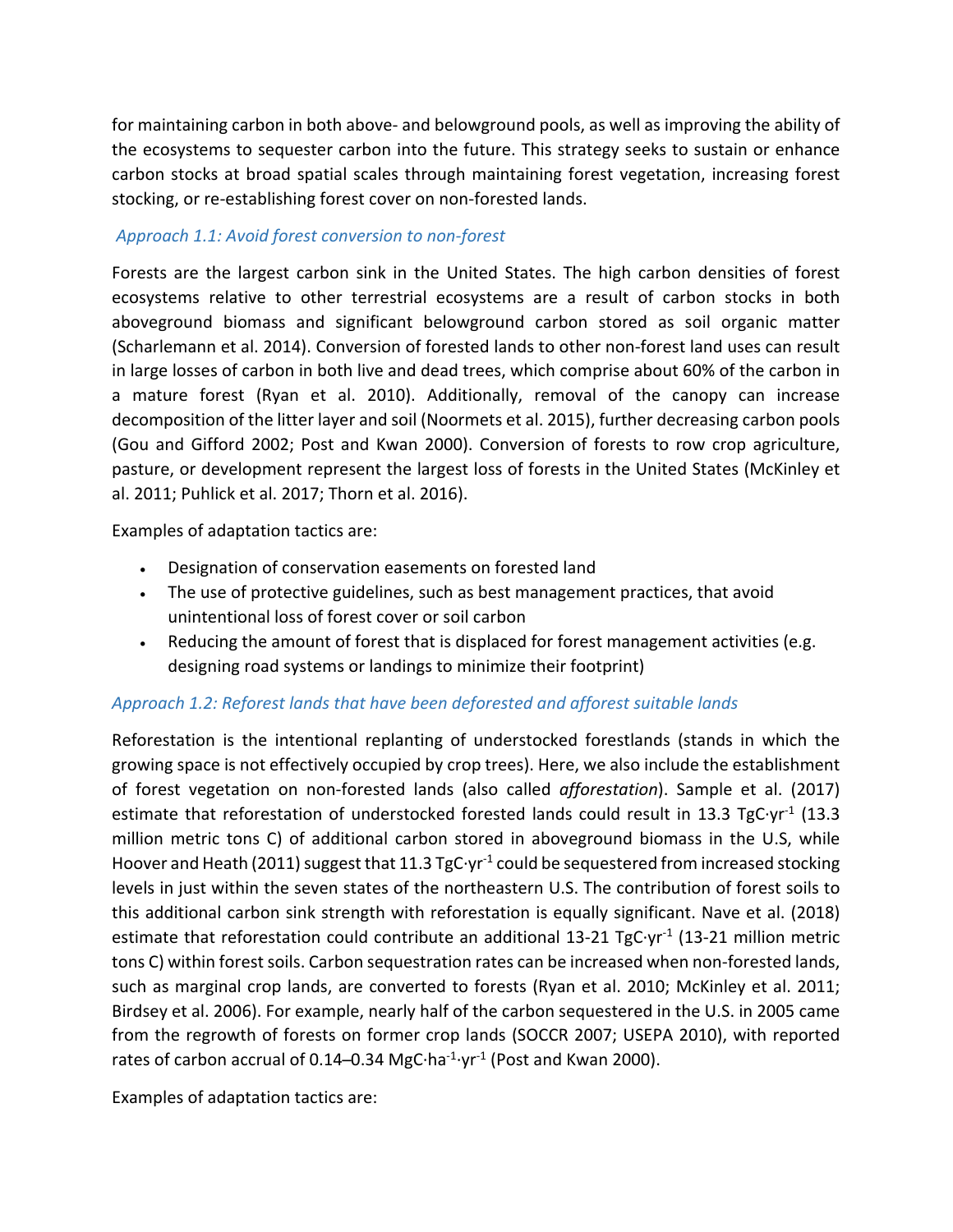- Replanting forests following disturbances that have affected natural regeneration and resulted in understocked stands
- Establishing plantations on marginal croplands or other agricultural lands
- Establishing riparian buffers adjacent to agricultural lands
- Replant forest on land that has been cleared for agriculture, mining, or other reversible uses
- Allow passive regeneration of forest on land that has been cleared for agriculture

### *Approach 1.3: Increase the extent of forest cover within urban areas*

Urban forests include developed sites adjacent to streets and buildings, open spaces in parks, residential areas, and schools, as well as natural areas designated as preserves and large urban parks. Urban forestry can be an important mechanism for increasing stored carbon as trees in urban areas can have significant biomass and carbon sequestration (Nowak et al. 2013). Carbon sequestration rates in individual trees within urban areas can exceed those in natural forests due to greater foliar biomass and reduced competition from lower tree densities, as well as irrigation and fertilization (Jo and McPherson 1995)—and a changing climate may be further accelerating these growth rates in urban areas (O'Brien et al. 2012; Pretzsch et al. 2017). Trees can have an additional important influence on carbon mitigation in urban zones by reducing the energy requirements for building heating in winter due to wind protection and summer cooling from tree shading (Nowak et al. 2010).

Examples of adaptation tactics are:

- "Greening" areas that currently have low canopy cover by adding street trees and other vegetation
- Strategic planting of trees to provide building shading or cooling benefits
- Creation of parks and green spaces on abandoned or underutilized spaces, such as brownfields
- Integration of trees as part of low-impact development or stormwater runoff projects

## *Approach 1.4: Increase or implement agroforestry practices*

Landscapes dominated by agriculture often have ecosystems carbon stocks approximately 73- 84% lower than forested landscapes due to production systems that are often highly reliant on annual herbaceous crops (Liu et al. 2014). The intentional integration of trees and shrubs into crop and animal production systems has the potential to enhance carbon sequestration and storage from the increase in cover of long-lived woody vegetation. Additionally, agroforestry practices increase the adaptation of agricultural systems to a changing climate through enhancing crop production and protecting soil and water quality (Schoeneberger et al. 2017). Agroforestry practices include (1) silvopasture, (2) alley cropping, (3) forest farming, (4) windbreaks, and (5) riparian forest buffers.

Examples of adaptation tactics are: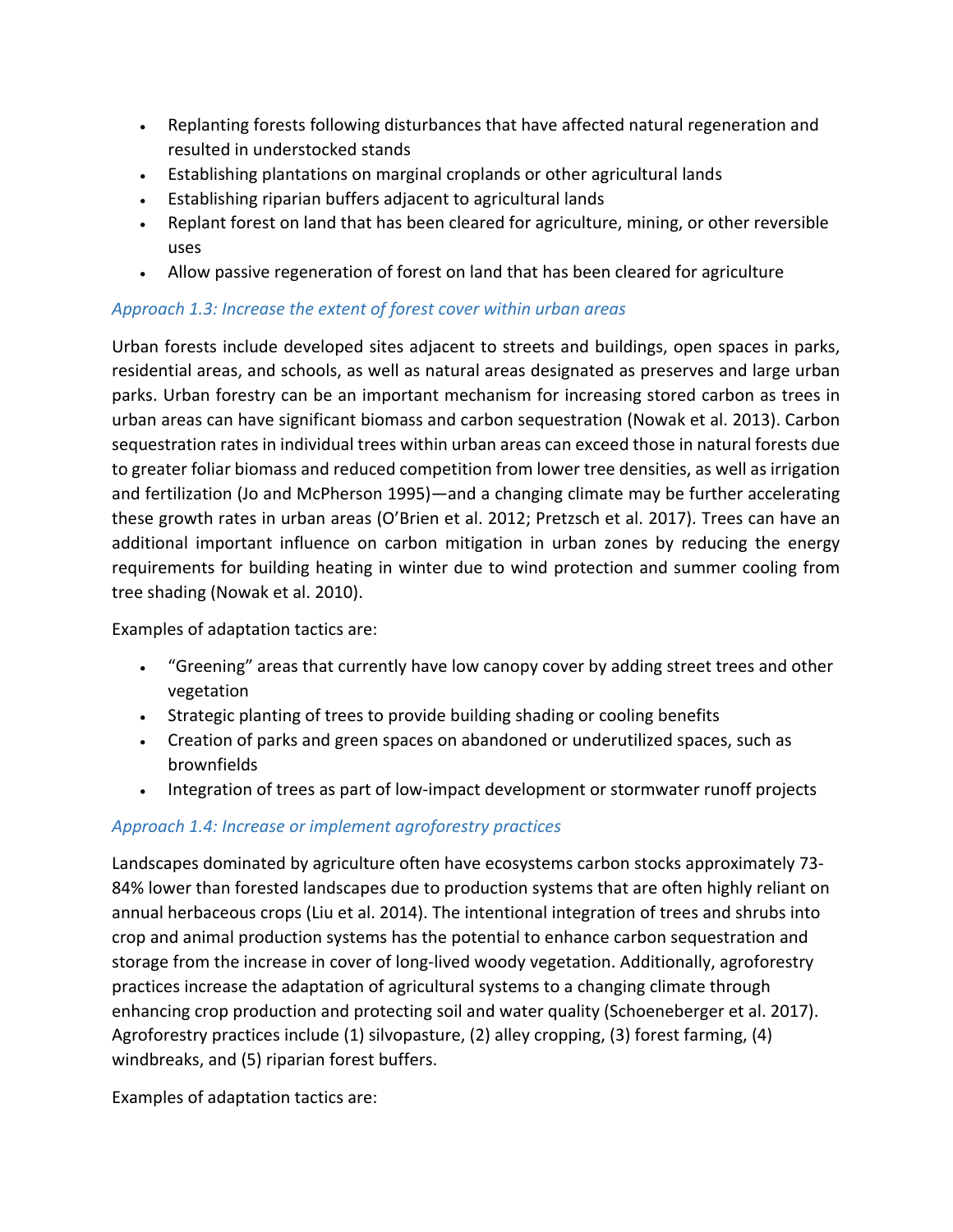- Planting of trees within animal pastures to provide cooling benefits and minimize soil moisture loss
- Production of shade-tolerant crops under a tree canopy
- Establishment of trees and shrubs along field edges and fence lines to reduce soil loss from erosion
- Planting annual row crops between rows of trees to modify microclimates and support crop growth

### Strategy 2: Sustain fundamental ecological functions

Many forestry practices work directly and indirectly to maintain the integrity of ecosystems in the face of climate change in order to sustain the functions those systems provide. These land management practices seek to preserve or improve soil nutrient cycling, hydrologic functioning, and vegetation characteristics, and wildlife and insect populations that support productive and healthy forests that store and continue to sequester carbon. This adaptation strategy seeks to sustain or enhance ecological functions to reduce the impacts of a changing climate on forest carbon stocks.

### *Approach 2.1: Reduce impacts to soils and nutrient cycling*

Maintaining both soil quality and nutrient cycling are already common principles of sustainable forest management (Burger et al. 2010; Oliver & Larson 1996) and can help improve the capacity of ecosystems to persist and sustain productivity as environmental conditions change. In addition to maintaining ecosystem productivity, soils are important stores of carbon that are vulnerable to losses from site disturbance due to harvest, recreation, or other natural disturbance (Johnson 1992). Losses of soil carbon are often dependent on soil type, species composition, and soil carbon pool (e.g., forest floor, mineral soil; Nave et al. 2010), although soil carbon pools typically recover given enough time (Hoover 2011). Greater intensity of harvest removal or soil disturbance can result in greater soil carbon loss and long-term impacts on forest carbon stocks (Achat et al. 2015; Bucholz et al. 2013). Additionally, disturbance can cause physical and chemical changes to soils, including soil compaction, mixing of soil layers, erosion, and removal of organic layers. These impacts can significantly alter soil biotic communities with consequences for nutrient cycling, including the leaching or fixation of nutrients that can affect the ability of ecosystems to sequester carbon. Many existing guidelines for reducing impacts to soils and nutrient cycling are likely to be beneficial, either in their current form or with modifications, for maintaining existing carbon stocks and sequestration capacity with increasing forest stressors from climate change.

Examples of adaptation tactics are:

• Altering the timing of forest operations to reduce potential impacts on water, soils, and residual trees, especially in areas that rely on particular conditions for operations that may be affected by a changing climate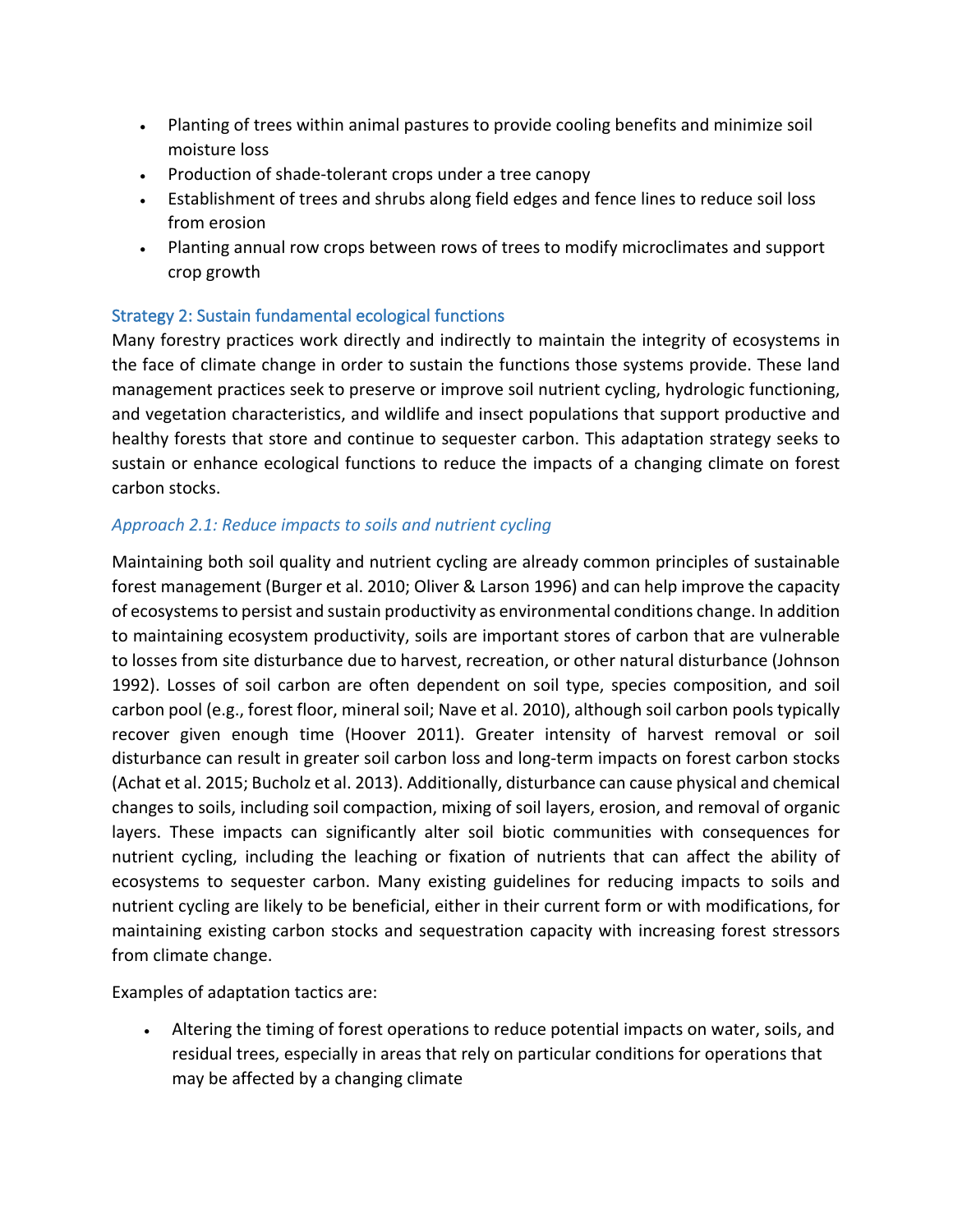- Retaining coarse woody debris (e.g., tree tops, harvest residue) to maintain soil moisture, nutrients, and enhance soil organic matter pools
- Using soil amendments to restore or improve soil quality
- Restoring native herbaceous groundcover following management activities in order to retain soil moisture and reduce erosion

### *Approach 2.2: Maintain or restore hydrology*

Carbon cycling in forests is strongly dependent on the abundance and movement of water within forest ecosystems ; adequate soil moisture is necessary for maintaining growth and productivity of forests, while trees help regulate rainfall by recharging atmospheric moisture through transpiration and regulating soil moisture through cooling the ground surface and enhancing soil infiltration (Ellison et al. 2017). Projected changes in precipitation and temperature are expected to alter hydrologic regimes through changes in streamflow, snowpack, evapotranspiration, soil moisture, infiltration, flooding, and drought. In addition to a changing climate, hydrology can be altered by infrastructure (e.g., dams, roads, and other impervious surfaces), groundwater extraction, stream channelization, or invasive plants. Some ecosystems many be susceptible to carbon loss from drought stress, from either direct effects on vegetation or indirect impacts, such as reduced tree resistance to pest attacks (Rouault et al. 2006). Other ecosystems may be susceptible to carbon losses from damage due to flooding, ponding, or soil losses from erosion. It is important to keep in mind that modifications to maintain hydrology at one site may have negative impacts on hydrology at another site.

Examples of adaptation tactics are:

- Reducing or eliminating agricultural drainage improvements near wetlands
- Reducing groundwater withdrawals in groundwater recharge areas
- Installing berms or dikes to divert surface water to areas affected by decreased precipitation
- Removing or temporarily closing access roads to reduce soil erosion and sedimentation
- Redesign infrastructure to accommodate greater hydrologic extremes in the future

## *Approach 2.3: Prevent the introduction or establishment of invasive plant species or remove existing invasive species*

Nonnative invasive plant species represent a major challenge for land managers, which are expected to intensify into the future as climate change increases habitat for many invasive species, and global trade expansion, agriculture, and other human activities introduce new nonnative species. Nonnative invasive species impact many ecosystem processes critical for carbon cycling in forests, including nutrient cycling (Liao et al. 2008), hydrology (Gordon 1998), and regeneration of native herbaceous and tree species (Aronson and Handel 2011). Current methods for controlling nonnative invasive species emphasize early detection and rapid response to new infestations (Hellman et al. 2008). Over the long term, limitations in available resources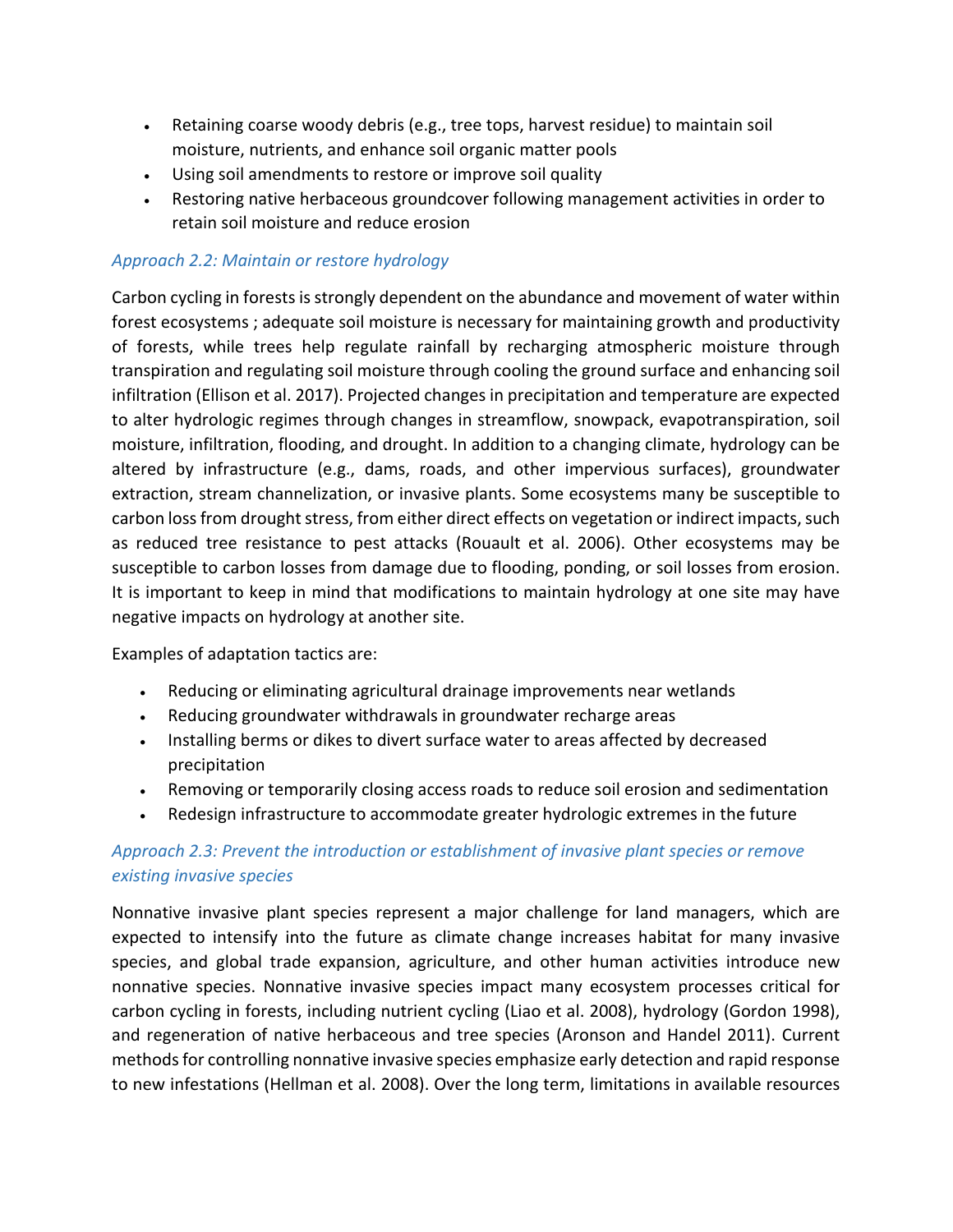may require managers to prioritize which species to eradicate and which to allow to occupy sites based on expected or observed impacts to desired ecosystem functions.

Examples of adaptation tactics are:

- Cleaning equipment prior to forest operations in order to prevent the spread of invasive plants during site preparation, harvesting, or other activities
- Maintaining closed canopy conditions to reduce the ability of light-loving invasive species to enter the understory
- Increasing monitoring efforts for known or potential invasive species to ensure early detection, especially at trailheads, along roads, and other areas known for infestation

### *Approach 2.4: Maintain or improve the ability of forests to resist pests and pathogens*

Insect pests and pathogens affect large areas of forest across the U.S. annually. Although impacts are typically diffusely distributed across forest ecosystems, damage from insects and pathogens can cause large-scale transformations of forests through changes to species composition, forest productivity, and carbon stocks (Clark et al. 2009; Williams et al. 2016). Approximately 6% of forests are at risk to lose at least 25% live basal area in the next 15 years from insects and pathogens (Krist et al. 2007), with an estimated reduction of 21 TgC  $yr<sup>-1</sup>$  in live biomass (Williams et al. 2016). Climate change has the potential to add to or intensify the impact of insect pests and forest pathogens, particularly where site conditions may increase the susceptibility of forests to damage (Spittlehouse & Stewart 2003). Management actions that alter the density, structure, or species composition may reduce the vulnerability of forest stands to carbon losses from these agents.

Example adaptation tactics are:

- Thinning to reduce density of a host species to reduce infestation
- Increasing diversity of tree species within forest stands
- Creating a diversity of age classes or stand structures to reduce the availability of preferred hosts for pests and pathogens
- Using pesticides or biological control methods to manage pest populations in infested areas

### *Approach 2.5: Reduce competition for moisture, nutrients, and light*

Competition for resources between plants is a primary mechanism in plant succession and evolution (Weiner 1990). Plants compete aboveground for light and belowground for water and nutrients, such as nitrogen and phosphorus (Casper and Jackson 1997). A changing climate is expected to alter competitive relationships in forest ecosystems as growing seasons become longer, carbon dioxide (CO<sub>2</sub>) levels increase, precipitation patterns change, and temperatures increase. Reducing competition for limiting resources for desired tree species, particularly for seedlings and saplings, will increase the ability of forest systems to cope with the direct effects (moisture stress, increased temperatures) and indirect stress (increased pressure from pests and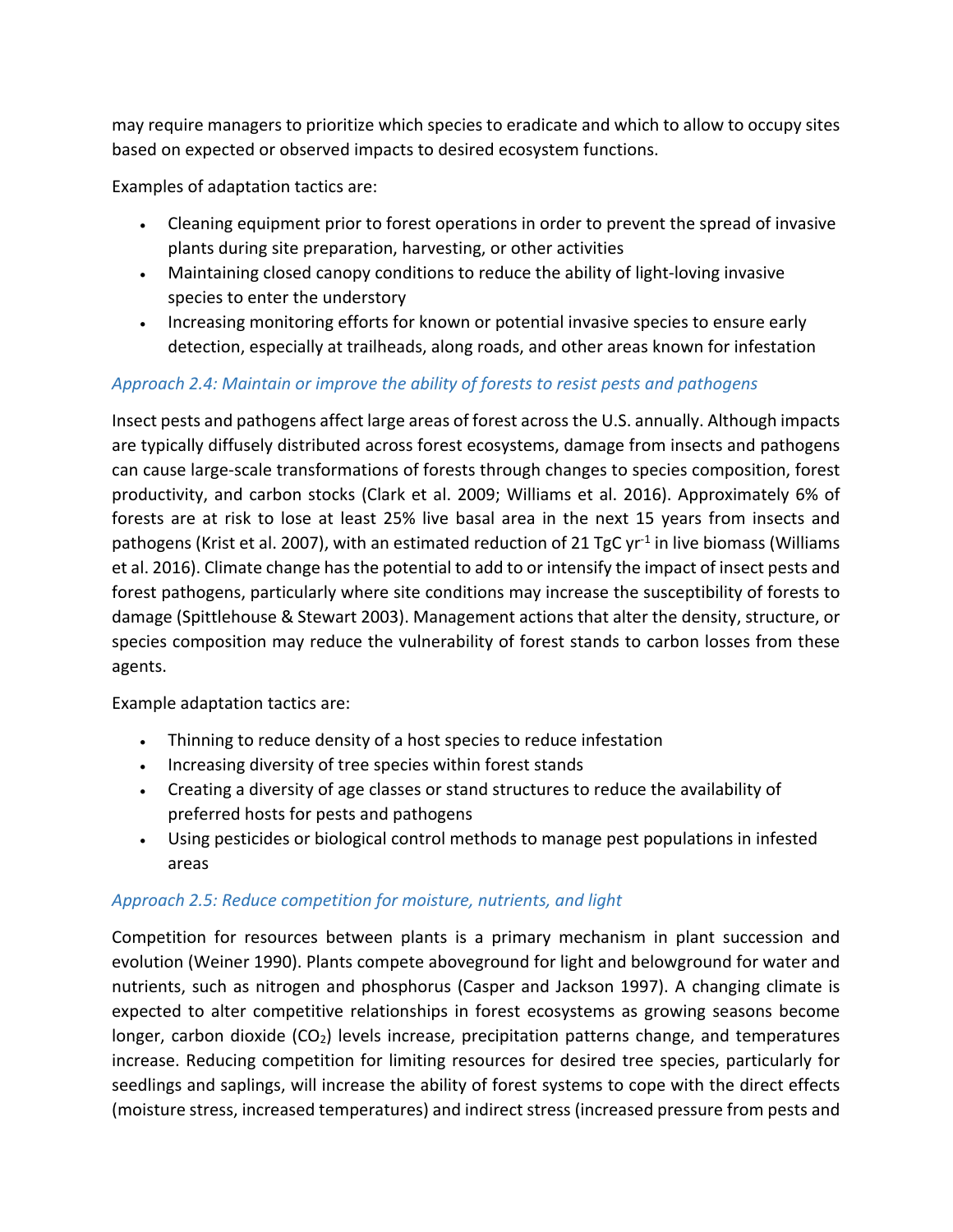pathogens) of climate change (Evans and Perschel 2009). Reducing competition by alleviating climatic and biological stressors for desired species at early stages of recovery from disturbance can accelerate structural development in forest ecosystems (Dwyer et al. 2010) and increase carbon sequestration both during and following drought (Bottero et al. 2017).

Examples of adaptation tactics are:

- Using herbicide or mechanical treatments to remove undesired species including invasive nonnative or aggressive native species
- Proper spacing of trees during post-disturbance planting activities
- Prevention of undesirable or invasive species
- Using prescribed fire to maintain conditions favorable to fire-tolerant species
- Chipping woody debris to accelerate decomposition and soil nutrient availability

### Strategy 3: Reduce carbon losses through decreased natural disturbance, including wildfire.

Natural disturbance events—including insect pests and diseases, damage from wind and ice, drought, and wildfire—typically reduce near-term forest carbon stocks while initiating long-term and gradual recovery. These disturbances are both a major causes of carbon loss in forests (Williams et al. 2016) and influence future sequestration rates through impacts on species composition, ecosystem structure, rates of photosynthesis and respiration, and flows through various carbon pools (Noormets et al. 2015). While forest regrowth offsets carbon losses following human and natural disturbances over time allowing U.S. forests to remain a net carbon sink (Pan et al. 2011), enhanced disturbance frequency, severity, or extent from climate change may enhance large-scale forest carbon release (Peterson et al. 2014). Shifting climatic conditions, including earlier snowmelt, low precipitation, and warmer temperatures contribute to increases in fire size, frequency, and the area burned annually in the U.S. (Littell et al. 2009; Westerling et al. 2006). Impacts of wildfire on forest carbon sequestration can be long lasting and profound, particularly when they occur outside of the historical fire regime. Not only do wildland fires emit carbon stored in trees that have been burned, but mineral soils and forest floor carbon stocks can also be reduced significantly (Nave et al. 2011; Pellegrini et al. 2018). Additionally, carbon sequestration rates can be lowered in burned areas because of negative impacts on vegetation productivity following severe fire (Hicke et al. 2013). While many actions associated with this strategy can result in a short-term, low magnitude, or fine-scale forest carbon loss, this strategy aims to avoid or reduce long-term, large magnitude, or broad-scale carbon losses through management actions intended to decrease natural disturbance frequency, extent, intensity, or severity.

### *Approach 3.1: Restore or maintain fire in fire-adapted ecosystems*

Wildfires are a major contributor of U.S. forest carbon emissions, although annual emissions can vary greatly from year-to-year (Wiedinmyer and Neff 2007). Prescribed fire can reduce fuel loads, significantly reducing the risk of uncontrolled fire or shifting fire regimes from infrequent, high severity fires towards more frequent, low severity fires (Miller et al. 2009) that result in lower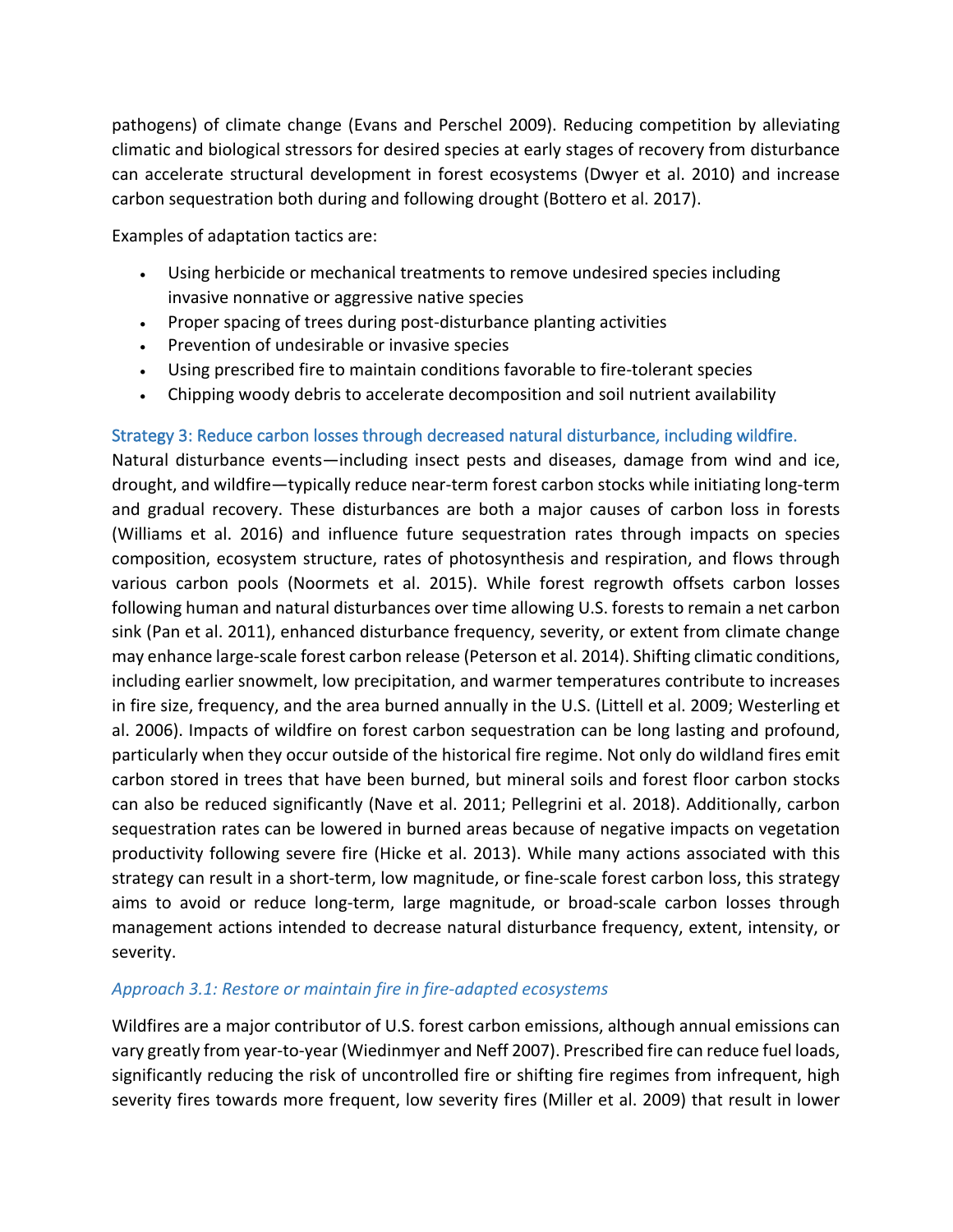carbon emissions compared to wildfire (Agee et al. 2005). Additionally, prescribed fires limit the extent of wildfire if one were to occur (Boer et al. 2009). Conditions during implementation of prescribed fire typically result in low overstory tree mortality rates, preserving both carbon in live trees and the potential to sequester future carbon through tree growth (Tian et al. 2008).

Examples of adaptation tactics are:

- Using prescribed fire to reduce ladder fuels, invasive species, and understory competition
- Promoting fire- and drought-tolerant species and ecosystems in areas expected to have increased fire risk
- Using natural or prescribed fire to restore the open character within woodlands and glades
- Shifting the prescribed burning season to align with seasonal precipitation changes or altered fire weather to reduce risk of unintended fire conditions

## *Approach 3.2: Establish natural or artificial fuel breaks to slow the spread of catastrophic fire*

Increased warming and drying driven by climate change has increased fire-season fuel aridity to accelerate forest fire activity in many parts of the U.S. (Abatzoglou & Williams 2016; Westerling et al. 2006). Under these conditions, wildfire can expand quickly affecting large areas in a short duration of time. Establishing fuel breaks can constrain fire spread or reduce fire intensity by reducing flame lengths, which may enhance fire suppression efforts and limit the extent of carbon losses during wildfire. Establishing fuel breaks are often complimentary to management actions that reduce fuel loads (Agee et al. 2000).

Examples of adaptation tactics are:

- Mowing fuel breaks adjacent to roadways to prevent establishment of fire from vehicle traffic
- Mechanical thinning of fire-prone vegetation in strips
- Creating fire lines, where vegetation is removed down to mineral soil, in areas of high fire risk
- Strategic establishment of fire-resistant vegetation to limit the establishment, rate of spread, or intensity of wildfire

### *Approach 3.3: Alter forest structure or composition to reduce the risk or severity of wildfire*

Forest structure and composition may increase the risk of wildfire, particularly with changing patterns of precipitation, increased temperatures, and longer growing seasons. Management actions that decrease risk of wildfire by altering forest structure or species composition can reduce risk of wildfire or fire severity. Reducing the severity of fires from fuel reduction treatments can have benefits from lowered carbon emissions from fires when they do occur due to reduced fuel consumption (Mitchell et al. 2009). Additionally, decreased fire severity may lower the negative impacts on tree mortality, regeneration, or creation of hydrophobic soil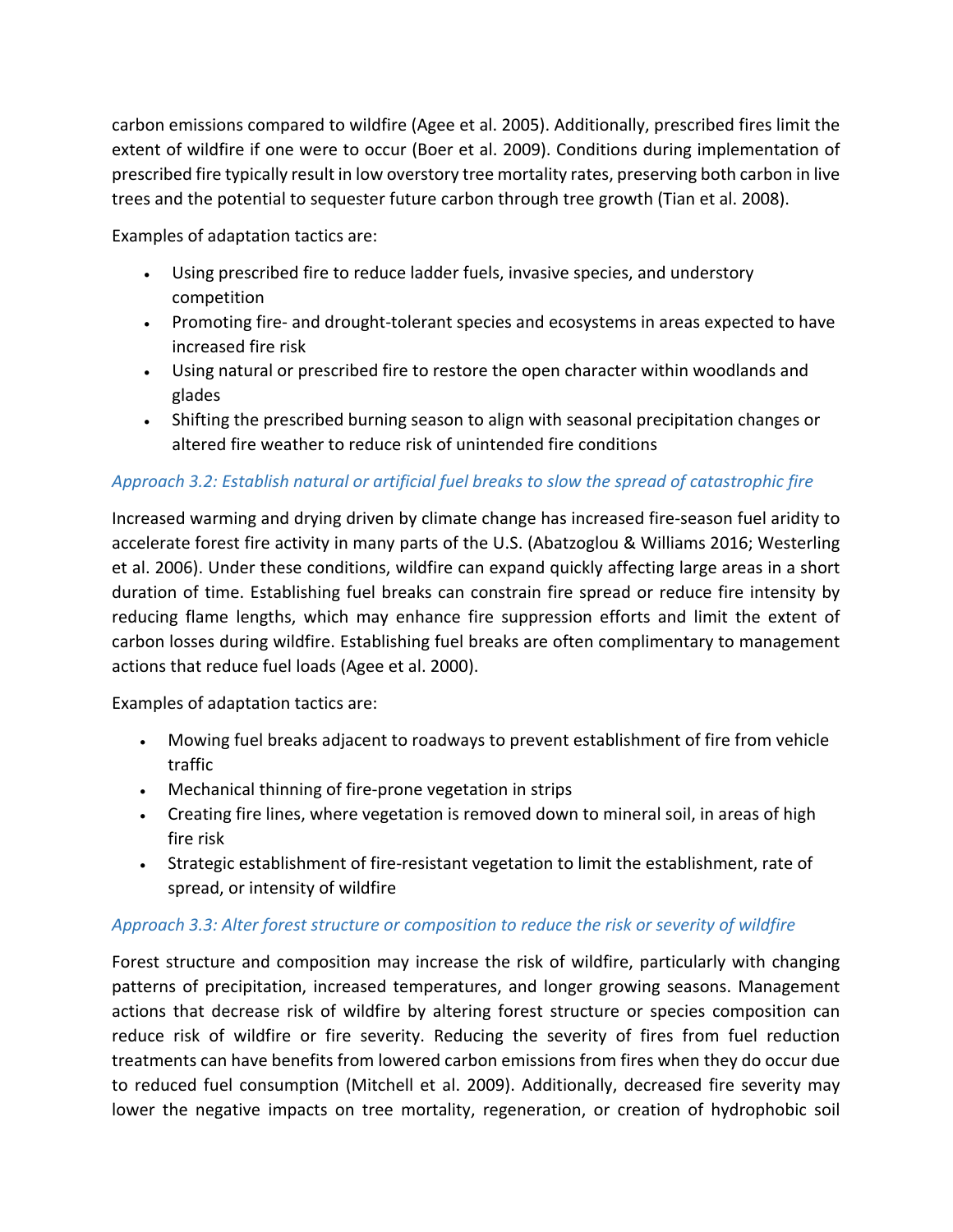conditions that can have long-lasting effects on forest productivity and forest carbon recovery (Carlson et al. 2012).

Example of adaptation tactics are:

- Promoting fire-resistant species, such as hardwoods, in buffer zones between conifers to slow the movement of wildfire
- Removing dead or dying trees or other vegetation to reduce surface and ladder fuels
- Thinning to reduce tree density in fire-prone ecosystems
- Reducing fuel loading and maintaining open conditions in ecosystems at lower elevations to reduce risk of fire spread upslope
- Increasing height to live crown to create forest structure that is expected to be less vulnerable to severe wildfire

## *Approach 3.4: Reduce the risk of tree mortality from biological or climatic stressors in fire-prone systems*

The complex interactions and feedbacks between climate, vegetation, and tree insect pests on fire occurrence and behavior have global consequences for atmospheric carbon concentrations (Sommers et al. 2014). Extensive tree mortality due to drought, insect pests and pathogens, weather extremes, or other climate-related disturbances greatly increases fuel loads and the risk of wildfire. Fire risk may respond over short timeframes if vegetation mortality occurs quickly, such as when windthrow occurs, or have a time-lagged response due to interactions between multiple stressors (Reichstein et al. 2013). Management actions that reduce susceptibility of forest stands to drought-, insect-, or disturbance-induced tree die-offs may reduce susceptibility to these threats.

Example of adaptation tactics are:

- Thinning forest stands to reduce risk of drought-induced mortality
- Selective harvest to lower the density of a host species for a pathogen or insect pest
- Increasing diversity of tree species within forest stands
- Diversifying age classes or stand structures to reduce the impacts of pests and pathogens
- Reducing susceptibility to drought and windthrow with by thinning stands when young

#### *Approach 3.5: Alter forest structure to reduce severity or extent of wind and ice damage*

Wind disturbance from microbursts, tornadoes, hurricanes, or other high wind events is a fundamental natural disturbance process that contributes to tree mortality in many forest ecosystems (Dale et al. 2001). Damage from wind events is estimated to be one of the most prominent disturbances in the Midwest and Northeast (Boose et al. 2001; Frehlich 2002; Seymour et al. 2002). A warming atmosphere is driving more frequent and intense storms, including hurricanes and thunderstorms with high winds (USGCRP 2017) that may be contributing to greater transfers of carbon from live to dead forest carbon pools (Williams et al. 2016).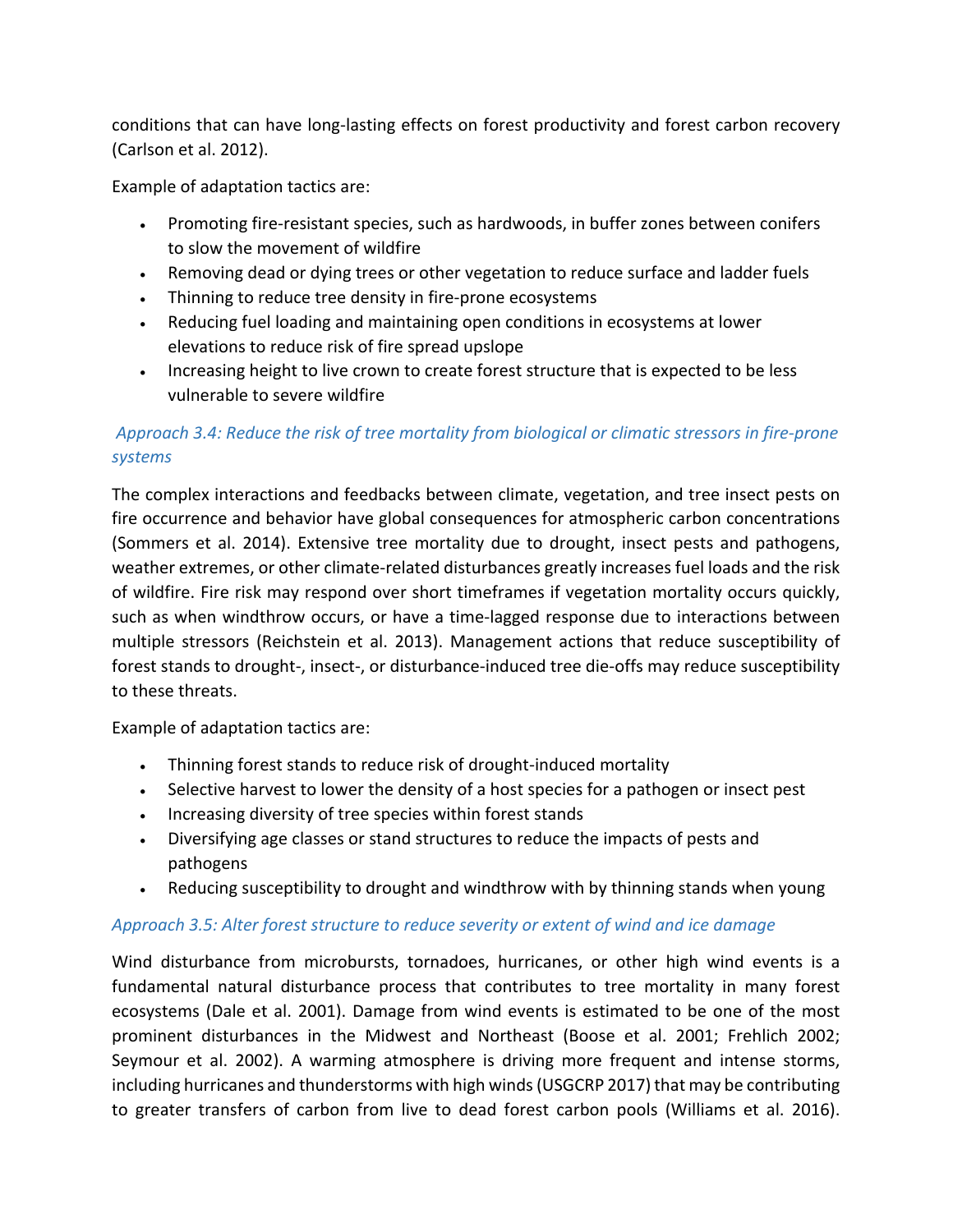Interactions between severe wind events and altered temperature and precipitation patterns may further increase windthrow occurrence in some forests due to impacts on tree anchorage and wind exposure (Seidl et al. 2017). Similarly, ice storms have important consequences for carbon dynamics in forests systems from loss of productivity from leaf area losses, crown loss from stem breakage, or damage to stems that increases susceptibility to insects and disease (Dale et al. 2001). Management actions that alter the structure or species composition may reduce the vulnerability of forest stands to carbon losses from these agents.

Example adaptation tactics are:

- Retaining trees at the edge of a clearcut or surrounding desirable residual trees to help protect trees that have not been previously exposed to wind
- Conducting forest harvest over multiple entries in order to gradually increase the resistance of residual trees to wind
- Using directional felling, cut-to-length logging, and other harvest techniques that minimize damage to residual trees
- Favoring species that are less susceptible to wind or ice damage, such as sugar maple and red or white oak
- Removal of trees in poor health or showing poor form that increase susceptibility to wind or ice damage

### Strategy 4: Enhance forest recovery following disturbance

Ecosystems may face significant impacts as a result of climate-related alterations in disturbances, including fire, invasive species, and severe weather events (Dale et al. 2001; Seidl et al. 2017). Although disturbances are primary drivers of many ecosystems, changes in disturbance frequency, severity, extent, or duration may have important implications for the carbon balance of many forest ecosystems (Williams et al. 2016). Although many disturbances are not possible to predict, land managers can increase the preparedness of ecosystems for large and severe disturbance and prioritize rapid response to mitigate impacts on carbon. Adequate planning in advance of disturbance may facilitate earlier or more flexible response and prevent maladaptive responses that reduce or delay carbon recovery rates. This strategy involves consideration of various approaches that enhance the recovery of ecosystems, augmenting the ability of plant communities to initiate carbon sequestration quickly following disturbance.

### *Approach 4.1: Promptly revegetate sites following disturbance*

Disturbances typically result in the immediate loss of existing carbon stocks in live biomass and the transfer of carbon from live to dead forest carbon pools with eventual loss as decomposition. Large and severe disturbances may additionally cause decreased carbon sequestration capacity from disrupted regeneration and reduced forest productivity in the long term, as well as carbon loss from soil erosion. Prompt revegetation of sites following disturbance can reduce carbon losses from soil erosion, quickly enhance carbon gains through tree growth, and provide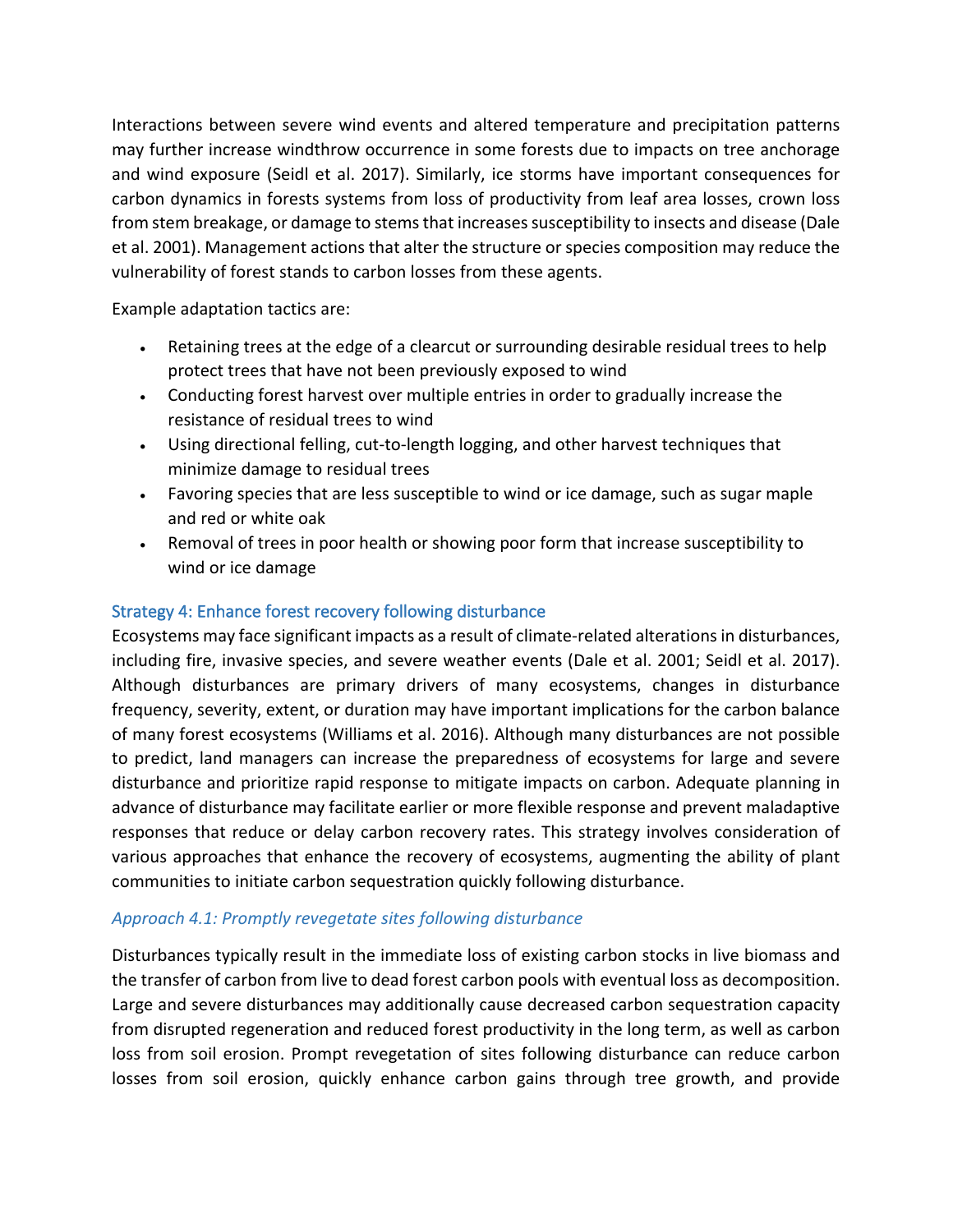opportunities to promote natural regeneration or foster species that may be better adapted to future conditions (Thom et al. 2017).

Example adaptation tactics are:

- Seeding disturbed sites with quickly establishing (herbaceous, sub-shrub, and shrub) species following disturbance to stabilize soils
- Planting tree species expected to be adapted to future conditions and resistant to insects pests or present pathogens
- Creating suitable conditions for natural regeneration through site preparation
- Planting larger individuals (saplings versus seedlings, or containerized versus bare-roots stock) to help increase survival

## *Approach 4.2: Restore disturbed sites with a diversity of species that are adapted to future conditions*

Many native species are expected to be well adapted to the future range of climatic and site conditions (Prasad et al. 2018). Using management actions that favor such native species in community or forest types can facilitate a shift towards a composition that supports increased forest productivity and enhanced sequestration capacity. Novel mixes of native species that may not have historically occurred in forest or community types may allow for maintaining or enhancing productivity and carbon sequestration as climatic and site conditions change into the future. Unique combinations of native species may lead to altered competitive relationships and result in the conversion to newly defined community types (Davis et al. 2005; Root et al. 2003).

Example adaptation tactics are:

- Planting native species on a site to increase overall species richness and provide more options for future management
- Favoring or establishing drought- or heat-tolerant species (*e.g.* pine or oak species) on south-facing slopes, sites with sandy or shallow soils, or narrow ridgetops.
- Site preparation to promote the establishment of oak from an adjacent site
- Allowing a species native to the region to establish where it was not historically present, if it is likely to do well there under future climate conditions

### *Approach 4.3: Protect future-adapted seedlings and saplings*

As climate change increases direct and indirect stressors on forest ecosystems, it becomes increasingly important to ensure adequate regeneration of tree species following disturbanceinduced canopy cover loss in order to recover forest productivity and carbon sequestration capacity. Seedlings and saplings are generally more sensitive than older growth stages to changes in temperature, soil moisture, herbivory, physical disturbance, and other stressors (Walck et al. 2011). Protection of seedlings or saplings of existing or newly migrated species can strongly shape ways in which communities adapt (TNC 2009) and lead to increased biomass and ecosystem carbon stocks into the future (Duvenck & Scheller 2015; Hof et al. 2017).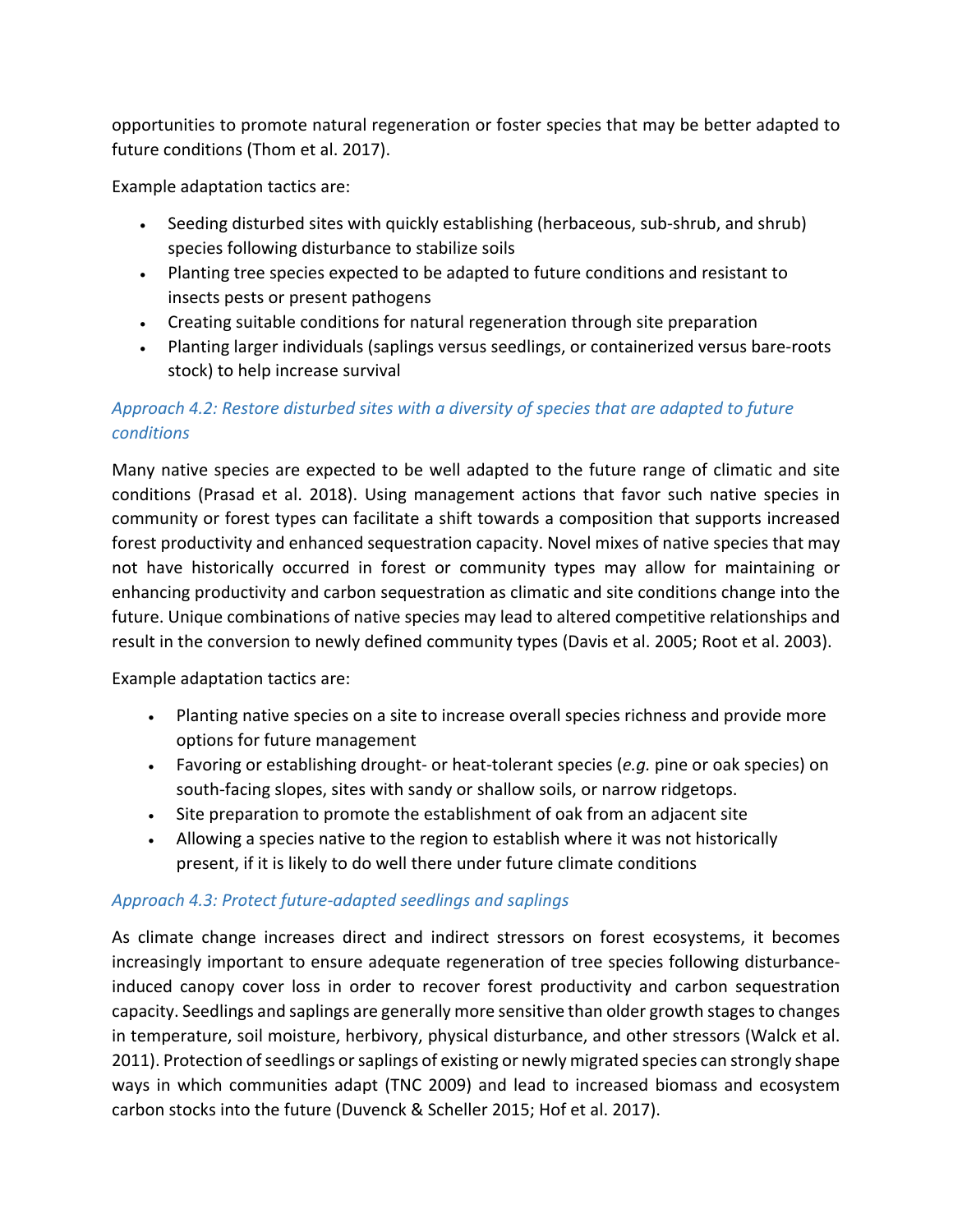Examples of adaptation tactics are:

- Using repellant sprays, bud caps, or fencing to prevent browsing on species that are expected to be well adapted to future conditions
- Using tree tops from forest harvest to protect regeneration from browse pressure
- Restricting recreation or management activities that may have the potential to damage regeneration
- Protecting advanced regeneration from damage during timber harvest activities
- Partnering with state wildlife agencies to monitor herbivore populations or reduce populations to appropriate levels

## *Approach 4.4: Guide changes in species composition at early stages of development to meet expected future conditions*

Disturbances often initiate regeneration which can be an opportunity to facilitate adaptation through ecosystem reorganization. Such guided changes reduce the disequilibrium between species composition and climatic conditions (Joyce et al. 2009; Thom et al. 2017). When prominent species within an ecosystem are projected to decline as climate changes, management actions are needed that adjust species composition following disturbance to better align with the range of expected future conditions. These actions may result in enhanced carbon sequestration compared to relying on unaided successional processes.

Examples of adaptation tactics are:

- Promoting regeneration of species currently present that have wide ecological amplitude and can persist under a wide variety of climate and site conditions
- Planting species expected to be adapted to future conditions, especially where natural regeneration following disturbance is widely failing
- Site preparation that favors natural regeneration of future-adapted species
- Allowing nonnative or aggressive native species to remain as part of a novel mix of species, rather than eradicating these species (recognizing the potential invasion risk)

## Strategy 5: Prioritize management of locations that provide high carbon value across the landscape

Ecosystem carbon density varies spatially across forest and community types due to many factors, such as differences in topography, hydrology, soils, stand age, and disturbance and management history and how these elements influence plant community composition and carbon flux processes (Luyssaert et al. 2007). Sites may have high carbon stock densities from either enhanced carbon inputs or conditions that reduce the loss of carbon. High carbon inputs to a site can result from greater productivity of vegetation, high densities of aboveground biomass, or translocation of carbon from adjacent sites, such as soil deposition in floodplains (Behre et al. 2007). Additionally, sites may have high carbon densities from reduced carbon losses, such as hydrologic conditions that result in saturated soil conditions limited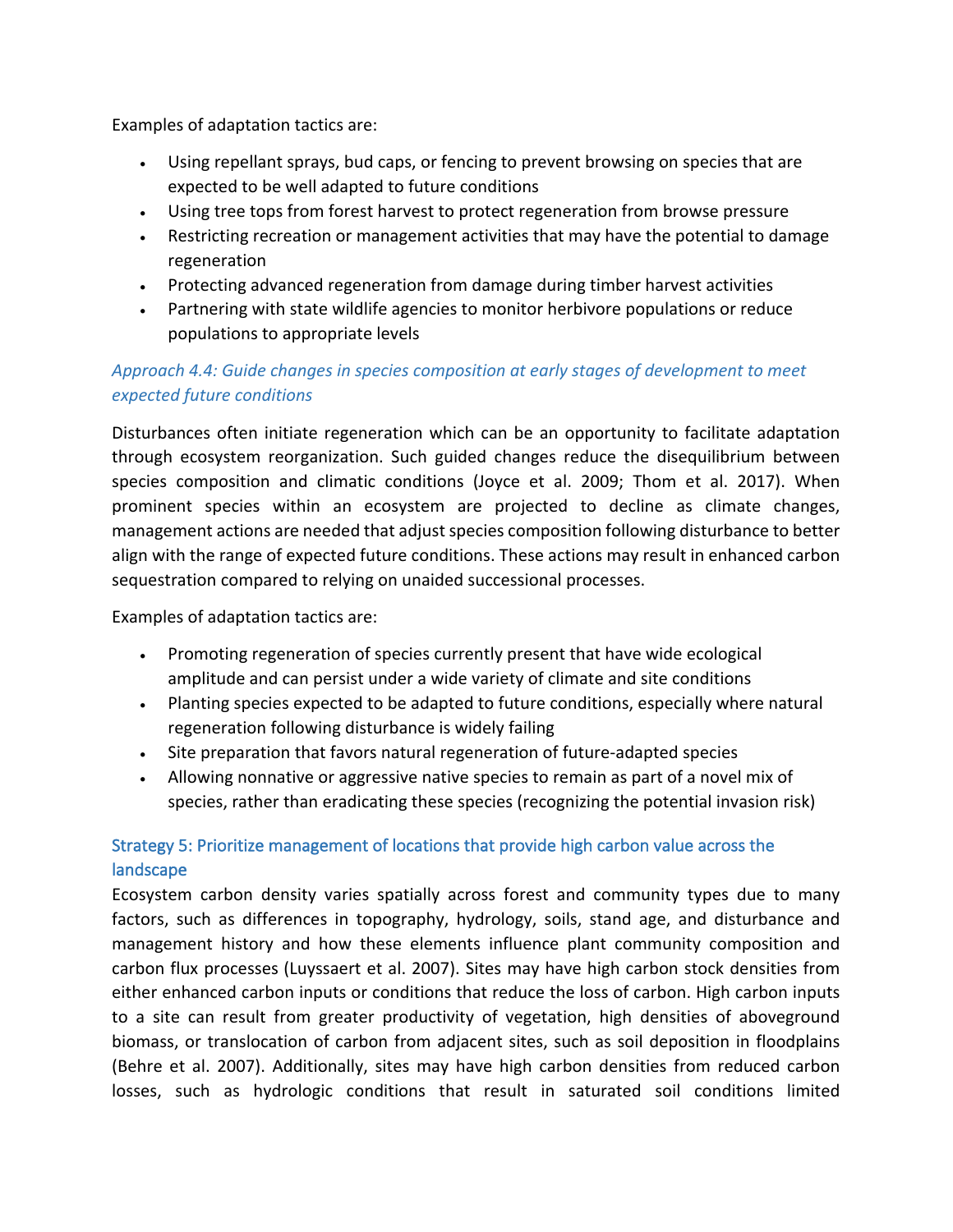decomposition and that cause the formation of organic soils. When managing forest ecosystems for carbon, identifying sites containing high carbon densities may be a priority for management in order to retain existing forest carbon stocks. A changing climate is expected to impact sites important for carbon stocks in different ways, depending on vulnerability of the carbon stocks or flux processes to climatic or biological stressors that are expected to intensify.

### *Approach 5.1: Prioritize low vulnerability sites for maintaining or enhancing carbon stocks*

Tree mortality from drought, pests and pathogens, fire, windthrow, or other natural disturbances are important causes of carbon loss across forest ecosystems. Sites with characteristics that reduce disturbance frequency or severity, or lower the vulnerability to carbon loss when these disturbances occur, may provide high value for maintaining or enhancing carbon stocks as climatic and biological stressors intensify. Characteristics that lower vulnerability to carbon loss from disturbance may include: (1) high canopy cover or advanced regeneration of species with wide temperature or moisture tolerances (Duveneck and Scheller 2015; Hof et al. 2017, (2) site hydrology or soil fertility that reduces drought or nutrient limitation impacts to forest productivity (Ellison et al. 2017), or (3) enhanced species or structural diversity that may lower vulnerability or enhance recovery from impacts from pests or pathogens (Spies et al. 2010). Maintaining higher carbon stocks on sites with these characteristics that impart greater resistance or resilience to disturbance may provide greater benefit from carbon storage at landscape scales (Rosoman et al. 2017), similar to how sites resistant to climate stressors may provide the best chance for retaining habitat for at-risk species (Anderson et al. 2012). Additionally, sites may be prioritized for management actions that augment existing characteristics important for resistance to carbon loss or resilience for regaining carbon when disturbances do occur.

Examples of adaptation tactics are:

- Increase retention of large diameter trees on sites with low vulnerability to drought stress
- Enhancement of species or structural diversity in high carbon stock sites
- Prioritize large, unfragmented forest patches, or sites that otherwise minimize exposure to stressors that could increase tree mortality of carbon losses
- Promote old forest conditions by limiting harvest removal
- Increase redundancy of important sites for existing carbon stocks across the landscape

### *Approach 5.2: Establish reserves on sites with high carbon density*

Areas with exceptionally high densities of carbon may warrant protection through the establishment of reserves (Duveneck and Scheller 2016; Man et al. 2013). Reserves are traditionally defined as natural areas with little to no harvest activity that do not exclude management of fire or other natural disturbance processes (Halpin 1997). However, the impacts of climate change on forest carbon dynamics may necessitate an adjustment of the use and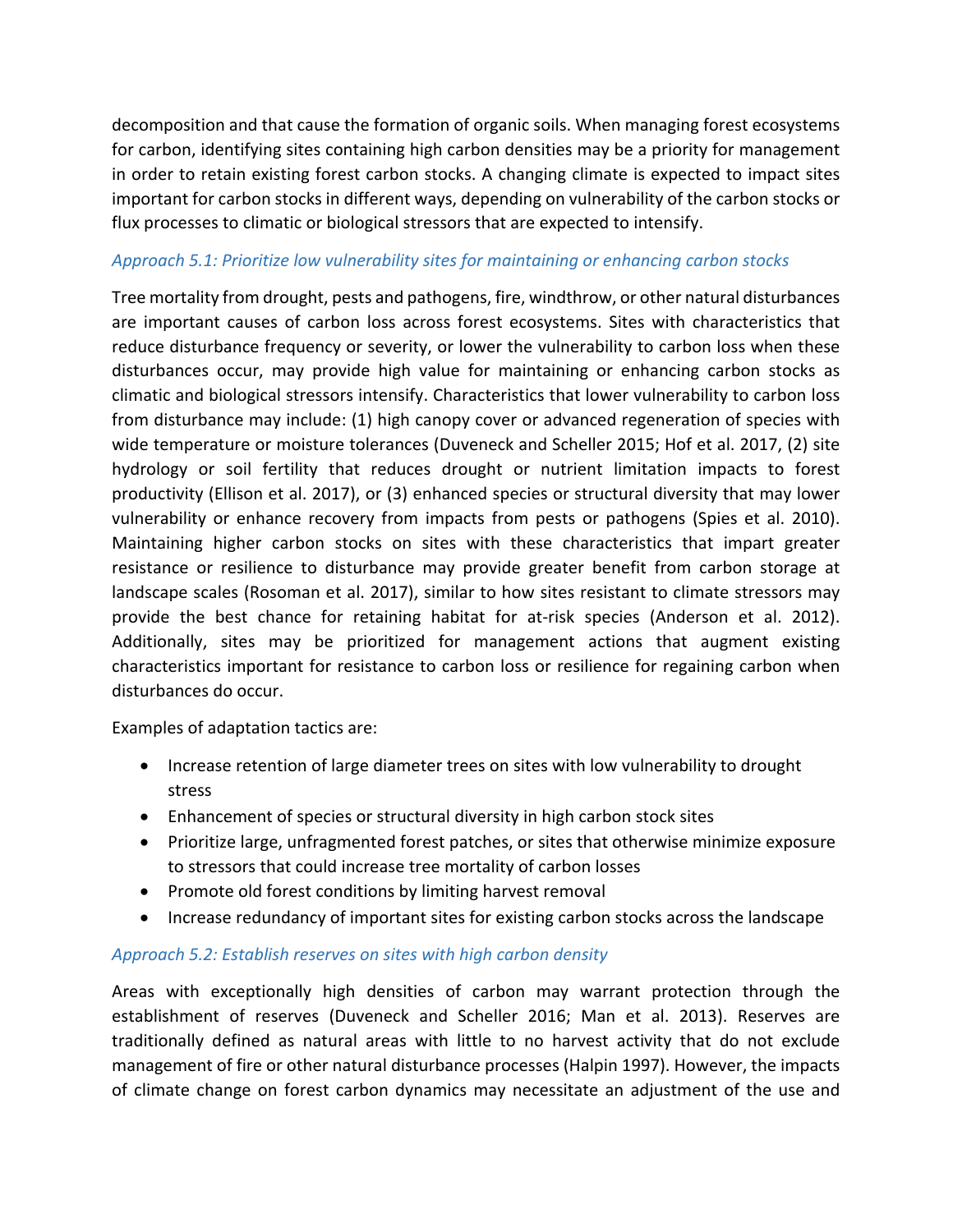definition of reserves, such that it may be valuable to retain flexibility in the use of management practices that support the maintenance of high carbon stocks.

Examples of tactics are:

- Setting a minimum requirement for percentage or area of land in reserves
- Identifying areas with high belowground carbon stocks that may be sensitive to disturbance, such as wetland or other organic soils
- Expanding the boundaries of reserves to core size
- Designation of buffer zones of low-intensity management around core reserve areas
- Restoring or increasing the occurrence of sites with community types with high carbon value

Strategy 6: Maintain or enhance existing carbon stocks while retaining existing forest character Climate change is projected to increase the potential for severe disturbance events that reduce forest ecosystems carbon stocks (Williams et al. 2016), while additionally affecting the growth and regeneration of extant species. Many forest management decisions aim to limit the negative impacts of disturbances while enhancing the growth of residual trees and the regeneration of desired species that represent the current and future capacity of the ecosystem to sequester carbon (McKinley et al. 2011). Often these management actions aim to enhance existing forest conditions, such as species composition and stand structural diversity that are key to the desired services provided by the forest. Slight adjustments in forest conditions can improve the retention of carbon within various forest carbon pools or enhance the rate of recovery following a disturbance event without dramatically altering the character of forest ecosystems.

## *Approach 6.1: Increase structural complexity through retention of biological legacies in living and dead wood*

Late-successional and old-growth forests store more carbon compared to young or secondary forests, such that stand age is often a reliable predictor of carbon stocks for a given forest type (Keeton et al. 2007; Gray et al. 2016 ). Older forests typically have greater structural complexity, including higher density of carbon stocks in both live and dead trees (Franklin et al. 2002; McGarvey et al. 2015). Particularly in temperate deciduous forests, moderate severity disturbance in late-successional and old-growth forests transfers carbon from live to dead pools that increases carbon storage. The greater structural complexity that results from this moderate severity disturbance increases resource-use efficiency and resource availability to maintain greater levels of carbon sequestration rates than previously thought (Curtis and Gough 2018). Silvicultural practices that increase structural complexity through maintaining older or largerdiameter legacy trees and greater amounts of dead wood including snags, down logs, and coarse woody debris may increase carbon storage (D'Amato et al. 2011; Ford and Keeton 2017; Mika and Keeton 2015; Palik et al. 2014). Coarse woody debris may contribute to enhanced soil carbon stocks and nutrient pools (Wiebe et al. 2014), directly contributing to carbon storage in mineral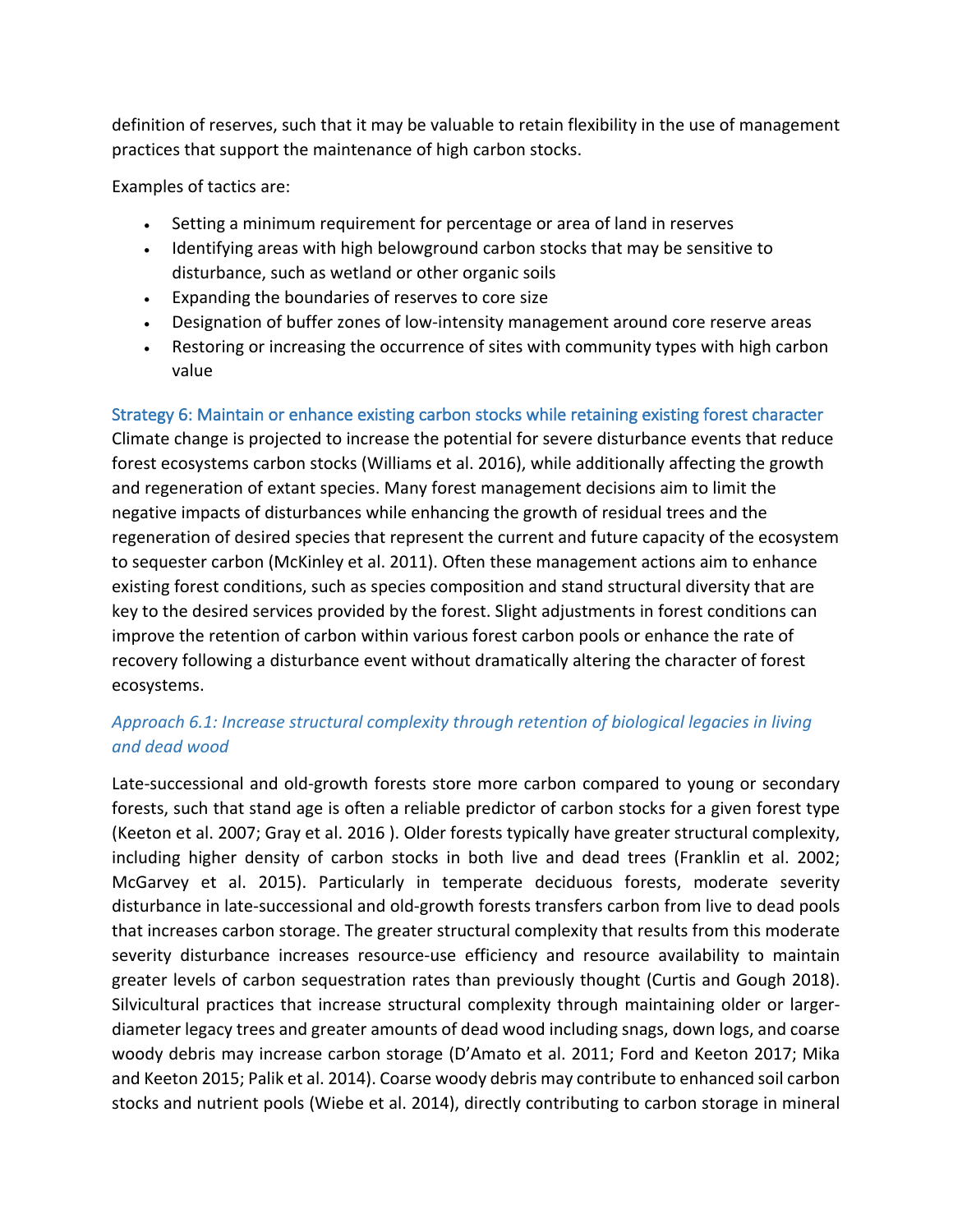soils as well as influencing forest carbon sequestration into the future (Magnusson et al. 2016). Downed logs and coarse woody debris can serve as nurse logs or provide microclimates important for seed germination or seedling establishment, which may play an important role for a species' persistence or colonization of new habitat as environmental conditions change (Gunn et al. 2009).

Examples of adaptation tactics are:

- Retaining the oldest and largest trees with good vigor during forest management activities
- Retaining survivors of pest and disease outbreaks, droughts, windthrow events, or other disturbances during salvage operations
- Retaining down logs, snags, and other dead wood during forest management, or leaving trees of poor health that are expected to contribute to dead wood pools
- Not salvage logging where risks from fire or to forest health are low

### *Approach 6.2: Increase stocking on well-stocked or understocked forest lands*

When risk of carbon loss from natural disturbance is low, maintaining greater carbon stocks in live tree biomass can provide significant carbon benefits over long periods of time (Galik and Jackson 2009). In uneven-aged systems, greater carbon stocks can be achieved through increased duration of time between harvest entry (D'Amato et al. 2011) greater rates of retention when harvest does occur (Duveneck et al. 2014; Hoover and Stout 2007; Nunery and Keeton 2010; Puhlick et al. 2016; Russell-Roy et al. 2014). In a modeling study conducted in the Upper Midwest region, increasing retention of live tree biomass during harvest increased total forest carbon stocks in hardwood and conifer stands by 25% and 37%, respectively (Peckham et al. 2013). Additionally, greater carbon stocks can be maintained in even-aged systems from increasing rotation lengths (Duveneck and Scheller 2016; Mika and Keeton 2015; Law et al. 2018). For example, increasing rotation ages 15 years in softwood stands in New England could sequester an additional 0.82 MgC ha<sup>-1</sup> yr<sup>-1</sup> (Perschel et al. 2007), while extending rotations on private lands in Oregon from 45 to 80 years would increase state-level carbon stocks by 17% (Law et al. 2018).

Increasing stand stocking levels on understocked forestlands (land with >10% cover of live trees) that are considered understocked (<60% of fully stocked) has the potential to increase carbon density in live biomass carbon pools. For example, Hoover and Heath (2011) estimate ~49% of timberland in the Northeast is understocked, with the potential to store an additional 454 TgC over 40 years if fully stocked. Land managers can improve forest productivity and the amount of carbon stored within forests by managing the stand density (e.g., basal area, or trees per hectare) and species composition, often in comparison to a reference stand of similar age and productivity potential that is considered fully stocked. The benefits of increasing stand stocking levels, however, may need to be compared to the increased risk of carbon loss from disturbance (e.g., from wildfire or drought-induced tree mortality) resulting from increased tree densities. Stands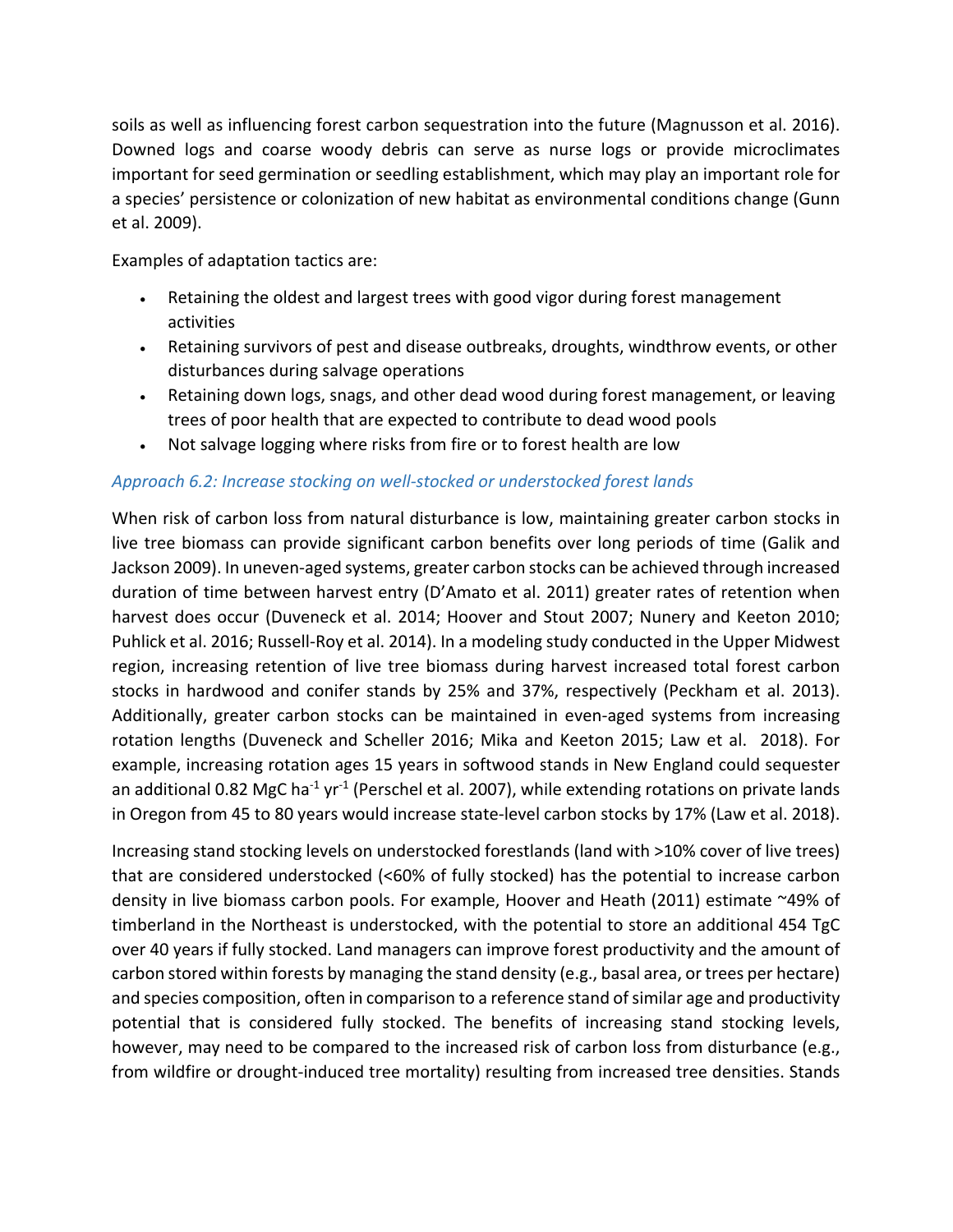where vulnerability to carbon losses is determined to be low may provide additional carbon benefits from increasing stocking rates.

Examples of adaptation tactics are:

- Underplanting, especially planting species with wide temperature and moisture tolerances, or species underrepresented in current stand inventory
- Harvesting poorly-stocked stands of low productivity to initiate regeneration and increase stocking levels
- Lengthening rotations on highly productive sites
- Silvicultural prescriptions that increasing structural retention, such as selection cutting, shelterwood, or other low-intensity harvest methods
- Retention of larger diameter-class trees

### *Approach 6.3: Increase harvest frequency or intensity due to greater risk of tree mortality*

Decreasing carbon stocks may provide carbon benefits in scenarios where risk of carbon loss from disturbance is high. A changing climate may increase the frequency or magnitude of disturbances such as drought, fire, or insect damage he can result in widespread or high rates of tree mortality. A reduction in stand-level carbon stocks may decrease risks of carbon losses where stand conditions increase the vulnerability to disturbance-related mortality. Shortening rotation lengths in even-aged stands may provide the greatest long-term carbon benefit by maintaining moderate levels of ecosystem carbon stocks while minimizing the risk of large carbon losses if disturbance does occur (Galik and Jackson 2009). For example, projected growth declines from water limitations in managed boreal jack pine (*Pinus banksiana*) forests could result in greater carbon sequestration from a reducing rotation length from 79-80 years to 50 years (Wang et al 2013). Shortening rotation lengths have additionally been shown to benefit aboveground biomass in stands with an increased risks of carbon lossto fire (González et al. 2005) or ice storms (Irland 2000). Shortening rotation lengths may also provide increased opportunities for harvesting wood products and transitioning the system to a species composition better adapted to future conditions, increasing overall forest carbon over long time periods. Likewise, shortening rotations increases the number of generations with the potential to increase the genetic adaptation of a species in future climate conditions (Duveneck and Scheller 2016). In cases of shortening rotations of maladapted species, prompt reforestation should occur in order to quickly initiate carbon sequestration (Swift 2012). Likewise, if risk of disturbance is high, practices that decrease carbon stocks through reductions in stand densities (e.g., thinning) may lower the vulnerability to carbon losses from drought while increasing carbon sequestration rates through improved residual stand growth (Bottero et al. 2017; D'Amato et al. 2013) and understory carbon stocks (Zhou et al. 2013), potentially without decreasing stand-level carbon stocks over longer time frames (Powers et al. 2012). Additionally, reducing stand densities can decrease susceptibility to damage from wind and ice storms (Balch 2014).

Examples of adaptation tactics are: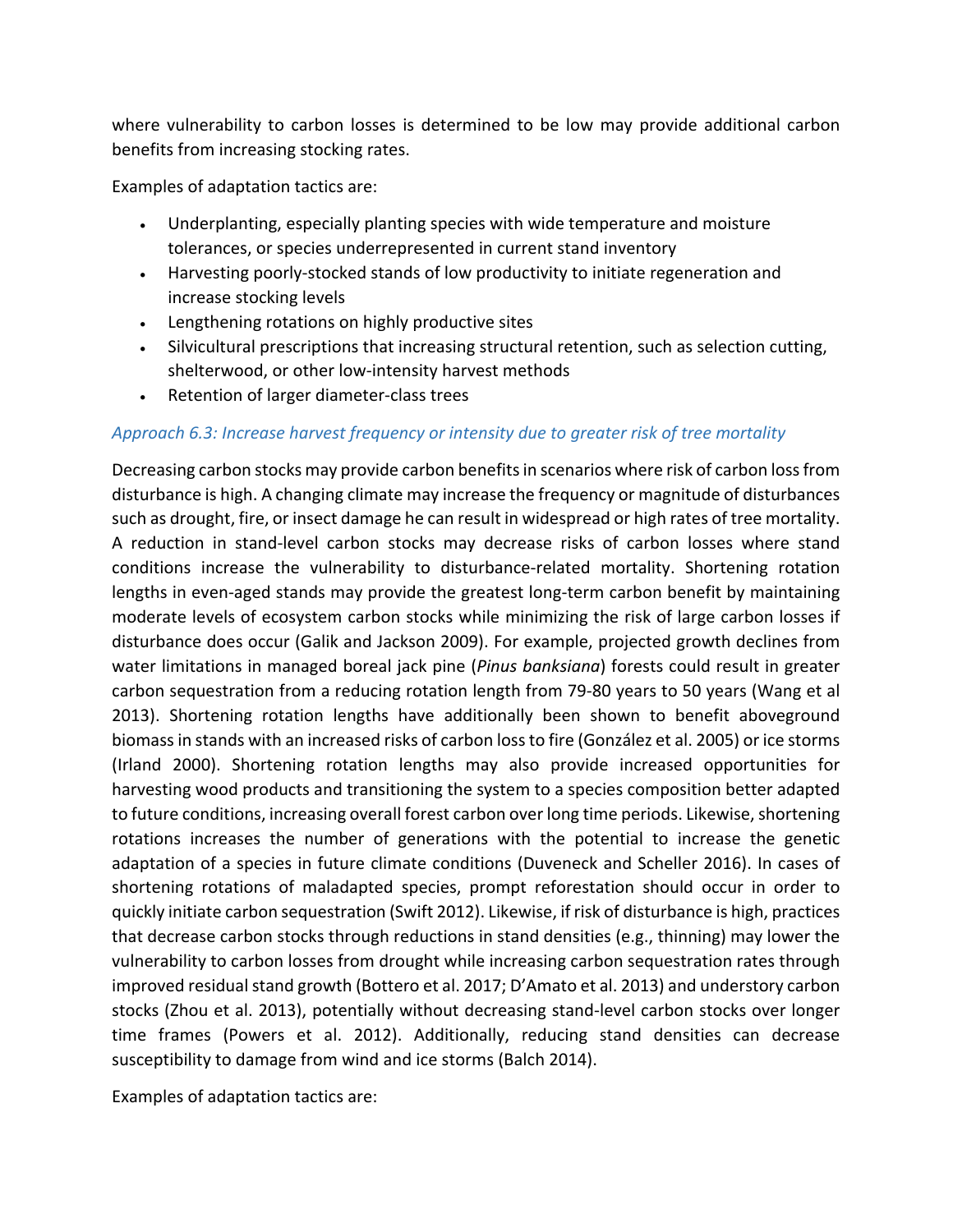- Thinning even-aged stands to reduce competition for limiting soil moisture on droughtprone sites
- Decreasing rotation length of even-aged stands in disturbance-prone systems
- Reducing stand densities in sites susceptible to southern pine beetle infestation
- Increasing tree spacing between co-dominant trees to reduce susceptibility to wind and ice damage

### *Approach 6.4: Disfavor species that are distinctly maladapted*

A species is considered maladapted when its environment changes at a rate beyond the species' ability to adapt and accommodate those changes (Johnston 2009). Species at the southern or highest elevational extent of their geographic range are vulnerable to habitat loss with projected changes in climate (Iverson et al. 2008), making forest stands with a high proportion of live carbon stocks as maladapted species more vulnerable to carbon loss as environmental conditions change (Duveneck et al. 2014; Duveneck & Scheller 2015). Species declines may require rapid and aggressive management responses to maintain forest cover and carbon sequestration capacity. In ecosystems where the dominant species are likely to decline substantially, this may mean dramatically altering the species assemblage through active or passive means.

Examples of adaptation tactics are:

- Removing unhealthy individuals of a declining species in order to promote other species expected to fare better
- Retaining healthy trees to promote complexity and augment habitat, while retaining some carbon on site
- Protecting healthy legacy trees that fail to regenerate while deemphasizing their importance in the mix of species being promoted for regeneration

## *Approach 6.5: Manage for species and genotypes with wide moisture and temperature tolerances*

Inherent scientific uncertainty surrounds climate projections at finer spatial scales, making it necessary to base decisions upon a wide range of predictions of future climate (Brandt et al. 2017). Although projections of future climate differ across regions, models generally highlight increasing average annual temperatures, along with varying impacts on precipitation (USGCRP 2017). Rising temperatures along with greater variation in precipitation patterns has increased the year-to-year variability in growing season soil moisture conditions for some regions in the US (Hubbart et al. 2016; Easterling et al. 2017). This increased climate variance, which can result in conditions of both drought and excessive wetness across short time periods, has important consequences for potential declines in forest health that negatively impact productivity and carbon sequestration (Hubbart et al. 2016; Kutta and Hubbart 2018). Forest management actions that favor a variety of species and genotypes with a wide range of moisture and temperature tolerances may better distribute risk than attempting to select species with a narrow range of tolerances that are best adapted to a specific set of future climate conditions (The Nature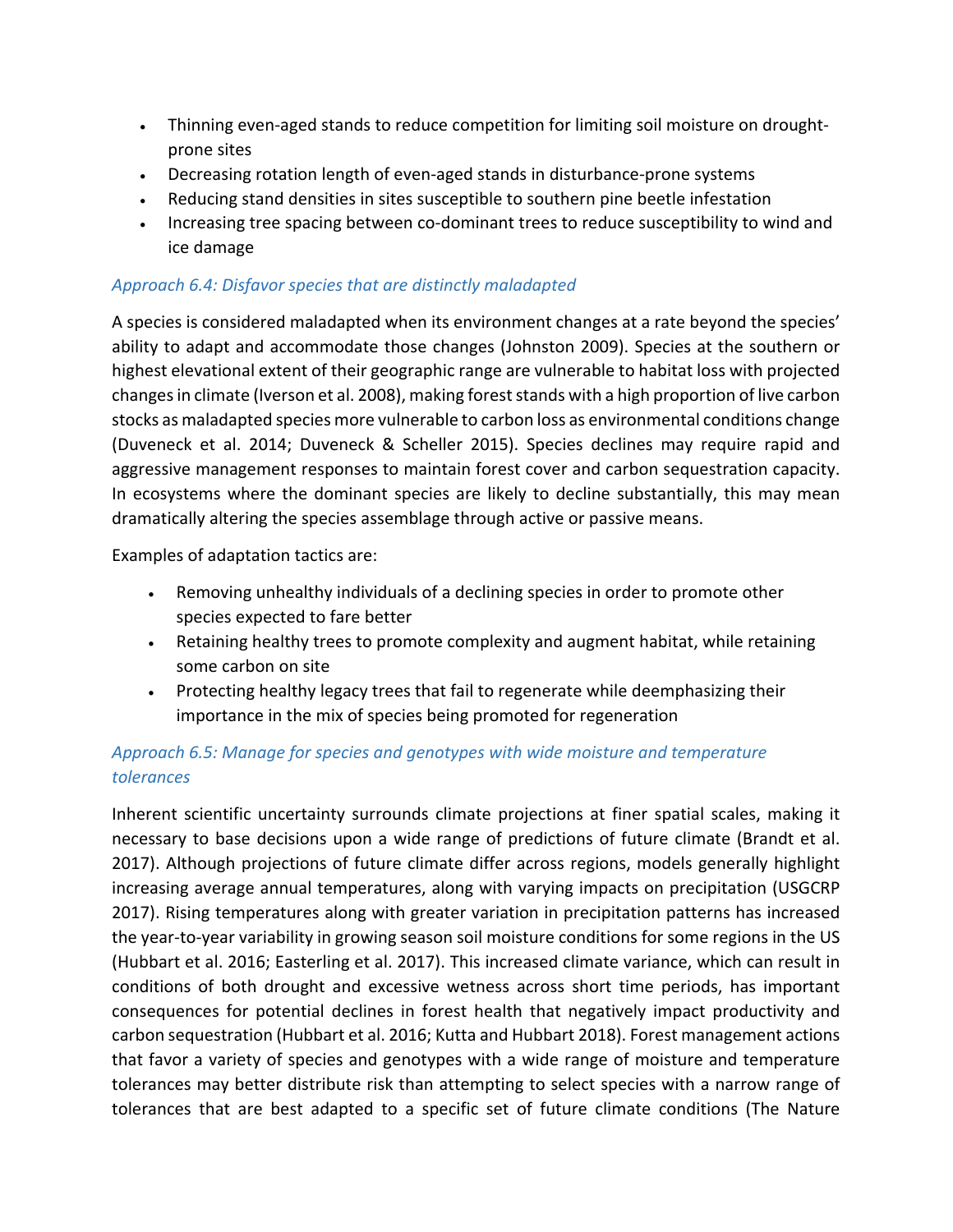Conservancy 2009). Diversifying forest composition to include species with wider climatic tolerances can increase the capacity of forest stands to sequester carbon in the future as conditions change (Duveneck and Scheller 2015; Hof et al. 2017). Likewise, even-aged forest stands that reach the economic optimum of the rotation age that transition to alternative species with wider environmental tolerances can maintain or increase profitability and carbon sequestration rates (Susaeta et al. 2014).

Examples of adaptation tactics are:

- Favoring species that are currently present that have wide ecological amplitude and can persist under a wide variety of climate and site conditions
- Planting or otherwise promoting species that have a large geographic range, occupy a diversity of site locations, and are projected to have increases in suitable habitat and productivity
- Promoting long-lived species with wide ecological tolerances

## *Approach 6.6: Promote species and structural diversity to enhance carbon capture and storage efficiency*

Species are vulnerable to stressors at different stages of their life cycle, such that even-aged stands are often more vulnerable to disturbances such as insect pests and disease. Likewise, greater compositional diversity may reduce vulnerability to disturbances. As one or more species are at risk for a given stressor, greater diversity reduces the likelihood that the entire systems will decline (Duveneck et al. 2014). Even as greater species and structural diversity confer reduced vulnerability to carbon losses from disturbance, particularly under a changing climate (see review by O'Hara and Ramage 2013), these characteristics can also increase carbon density in forest ecosystems. Higher rates of carbon storage and annual carbon sequestration can result from resource-use efficiencies from increased diversity of tree species (Ammer 2018; Curtis and Gough 2018; Lui et al. 2018; Ruiz-Benito et al. 2014; van der Sande et al. 2017), while increased carbon stocks can be supported with a greater diversity of age classes and more vertical and horizontal structural complexity (Gunn et al. 2014; Ford and Keeton 2017; McGarvey et al. 2015). Results from both modeling and experimental studies suggest that over longer time scales (*e.g.*  50-100 years) silvicultural practices that promote uneven-aged management in forests promote greater carbon stocks in forests (D'Amato et al. 2011; Duveneck and Scheller 2015; Li et al. 2007; Mika and Keeton 2015). Carbon stocks in forests managed for increased structural and species diversity may increase over long temporal scales despite short-term reductions in carbon.

Examples of adaptation tactics are:

- Forest management practices that emulate aspects of disturbance, such as variable density treatments
- Smaller, more frequent management interventions to encourage the development of multiple age cohorts or greater species diversity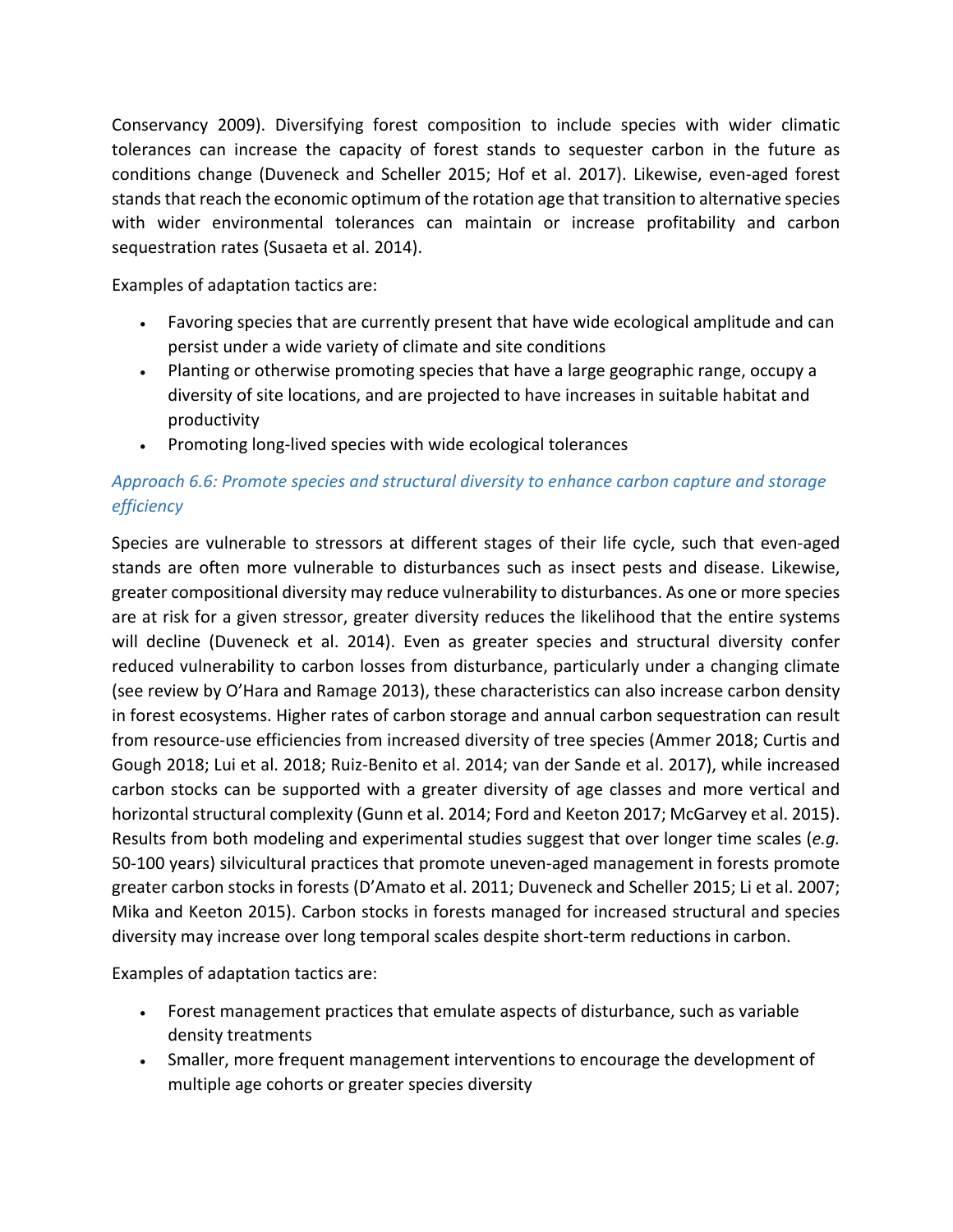- Silvicultural treatments that encourage diverse regeneration of native species, such as larger patch cuts
- Using salvage methods that create desired residual stand structures following disturbance

## *Approach 6.7: Use seeds, germplasm, and other genetic material from across a greater geographic range*

Planted stock often exhibits greater survival when originating from local seed sources, but changing environmental conditions may eventually result in poor establishment or survival of seedlings derived from local sources (Vitt et al. 2010) that can result in understocked forests with lower rates of carbon sequestration. Using seed zones that reflect regional analyses of projected changes in environmental conditions over time may provide seed sources better suited to conditions than static seed zones (Erickson and Navarrete-Tindall 2004, Millar et al. 2007, Spittlehouse and Stewart 2003). This may entail importing genetic stock from a variety of locations, ranging from local sources to stock originating beyond its current range in order to provide material that are likely to be better suited to the current or future climate that enhances future forest carbon stocks. Although using this strategy requires moving species or genotypes to new habitats or locations, this strategy is intended to maintain forest functioning including carbon sequestration capacity (Duveneck et al. 2014; Duveneck and Scheller 2015), and may require communicating with policy-makers to reevaluate seed zone sizes and rules governing the movement of seed. It is important to note that although many environmental factors may match seedlings to geographic areas, limitations such as cold tolerance may remain (Millar et al. 2007). It is also important to take the necessary precautions to avoid introducing a new invasive species (Vitt et al. 2010).

Examples of adaptation tactics are:

- Using mapping programs to match seeds collected from a known origin to planting sites based on climatic information to maximize carbon sequestration potential
- Identifying and communicating needs for new or different genetic material to seed suppliers or nurseries to increase diversity of available stock
- Planting seedlings germinated from seeds collected from various locations throughout a species' native range

#### Strategy 7: Enhance or maintain sequestration capacity through significant forest alterations

Land managers already work in many ways to increase forest productivity through enhancing structural heterogeneity and species diversity (Franklin et al. 2007). As an adaptation strategy for managing forest carbon, this general goal receives added effort and focus when managing systems whose current characteristics limit the ability of the forest to sequester carbon or increase the risk of carbon losses through disturbance under a changing climate (Fahey et al. 2018; Nagel et al. 2017). This strategy is focuses on altering the characteristics of a forest through intentional alterations of species composition and structure so the desired future conditions of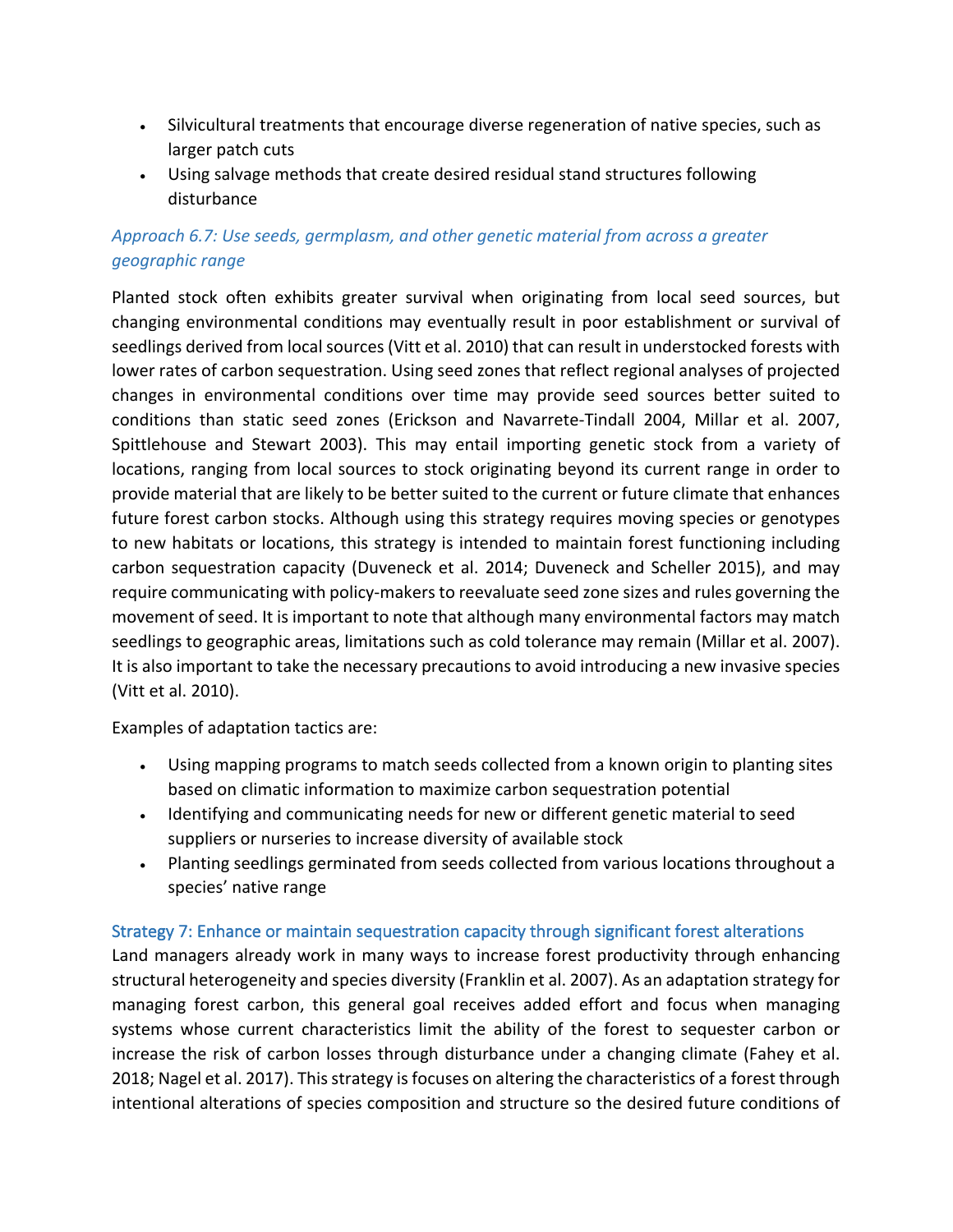the forest are significantly changed from current conditions (Millar et al. 2007; Swanston et al. 2016). These changes may be necessary in order to create ecosystems that are better adapted to the range of expected future conditions, thereby maintaining desired ecosystem services, including carbon sequestration and storage and reducing the risk of carbon loss from disturbance.

### *Approach 7.1: Favor existing species or genotypes that are better adapted to future conditions*

Large reductions in carbon can occur with some natural disturbances and can result in species composition changes. Favoring or restoring species expected to be well adapted to future climate through management practices can facilitate a gradual shift in the forest composition that allows for continued levels of forest carbon stocks without disturbance-related carbon reductions (Thom et al. 2017). For a particular site or forest type, there are likely many species that may be well adapted to the future range of climatic conditions (Landscape Change Research Group 2014, Walk et al. 2011). Some future-adapted tree species may be present at a particular site as a minor component of the community. Management actions that emphasize or restore these futureadapted species now may create opportunities to increase their relative abundance to fill the niche left by maladapted species that decline. Where communities are dominated by one or a few species, this approach will probably lead to conversion to a different community type, albeit with native species.

Examples of adaptation tactics are:

- Underplanting a variety of native species on a site to increase overall species richness and provide more options for future carbon sequestration capacity
- Favoring or establishing oak, pine, and other more drought- and heat-tolerant species on narrow ridge tops, south-facing slopes with shallow soils, or other sites that are expected to become warmer and drier to reduce potential carbon losses in the future as temperatures increase and precipitation patterns change
- Seeding or planting drought-resistant genotypes of productive commercial species (e.g., loblolly pine) where increased drought stress is expected.

### *Approach 7.2: Alter forest composition or structure to maximize carbon stocks*

Structural and species diversity may buffer a community against the susceptibility of its individual components to climate change (Peterson et al. 1998). Biodiverse and multi-aged forest stands store more carbon relative to even-aged stands (Ammer 2018; Keeton et al. 2011) and can exhibit both resistance to disturbance-induced carbon loss and resilience when disturbances do occur, more quickly recovering carbon stocks over time (Duvenck and Scheller 2016; O'Hara and Ramage 2013). Substantially altering forest stand characteristics, including the creation of a greater mix of tree species, ages, size classes, and canopy complexity can improve the ability of forest stands to capture carbon through improved productivity, and well as reduce the risk of carbon loss (Ford and Keeton 2107). This may include introducing new species not currently found within existing forest communities, including moving species into new regions (*e.g.*  assisted migration). While these actions may reduce the future disequilibrium between climate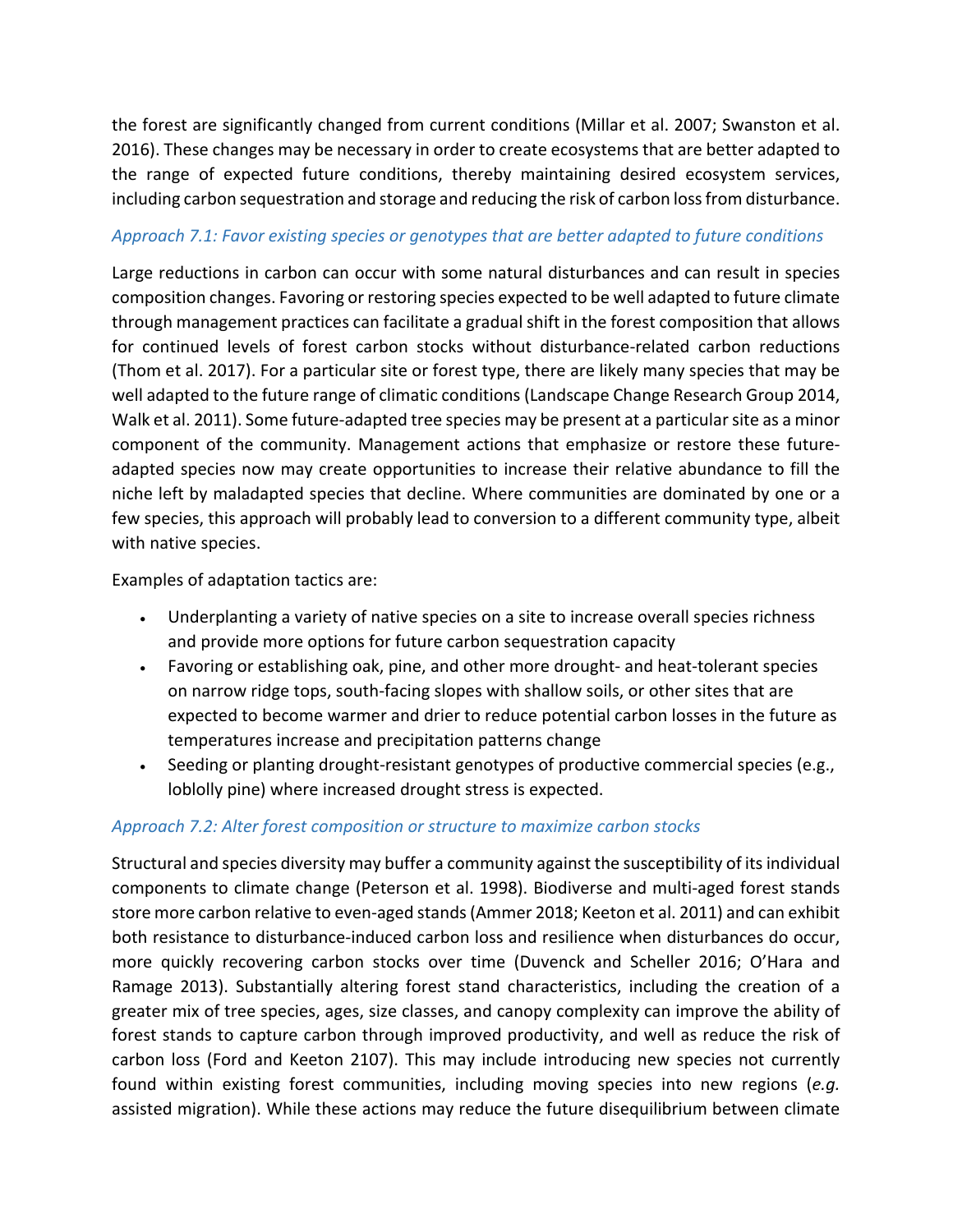and a species' traits, movement of species to new locations remains a challenging and contentious issue (Pedlar et al. 2012).

Examples of adaptation tactics are:

- Creation of large group openings to increase regeneration of intolerant species
- Transitioning plantations to more complex systems by underplanting or promoting regeneration of a variety of native species expected to well under future climate
- Variable density thinning to create more diversity of age or size classes

### *Approach 7.3: Promote species with enhanced carbon density in woody biomass*

Favoring tree species with higher wood densities, such as managing for hardwood species in forest types or natural communities where hardwood and conifer species co-occur, may increase carbon density and storage at stand levels(Bunker et al. 2005). Many areas of natural forest have been planted to even-aged conifer plantations, due to relatively fast growth and ability to produce timber, with resulting decreases in forest carbon stocks relative to natural forests (Liao et al. 2010) or naturally regenerated hardwood stands (Gahagan et al. 2015). Increasing the cover of hardwood species within conifer plantations, or the transition to natural forest stands following harvest may increase carbon stocks, as well as reduce potential carbon loss from greater risk of disturbance–induced mortality in even-aged conifer stands relative to natural hardwood stands (Domec et al. 2015).

Examples of adaptation tactics are:

- Creating large gaps in conifer dominated stands to encourage regeneration of oak species
- Planting hardwoods following harvest within conifer plantations

## *Approach 7.4: Introduce species or genotypes that are expected to be adapted to future conditions*

Transitioning to a better-adapted system in order to maintain carbon sequestration capacity may involve the active introduction of species or genotypes to areas that they have not historically occupied, often described as assisted migration, assisted colonization, or managed relocation (Schwartz et al. 2012). One type of assisted migration, sometimes called forestry-assisted migration, focuses on moving species to new locations in order to maintain forest productivity and health under climate change (Pedlar et al. 2012). Given the uncertainty about specific climate conditions in the future, relocating species with a broad range of tolerances (e.g., temperature, moisture) from across a wide geographic range may be more successful. Moving species to new habitats within their current range or over relatively short distances outside their current range, and focusing on widespread species for which much is known about their life history traits, may be considered relatively low risk (Pedlar et al. 2012). However, there are still risks associated with moving any species, such as introducing new pests or diseases, the potential for hybridization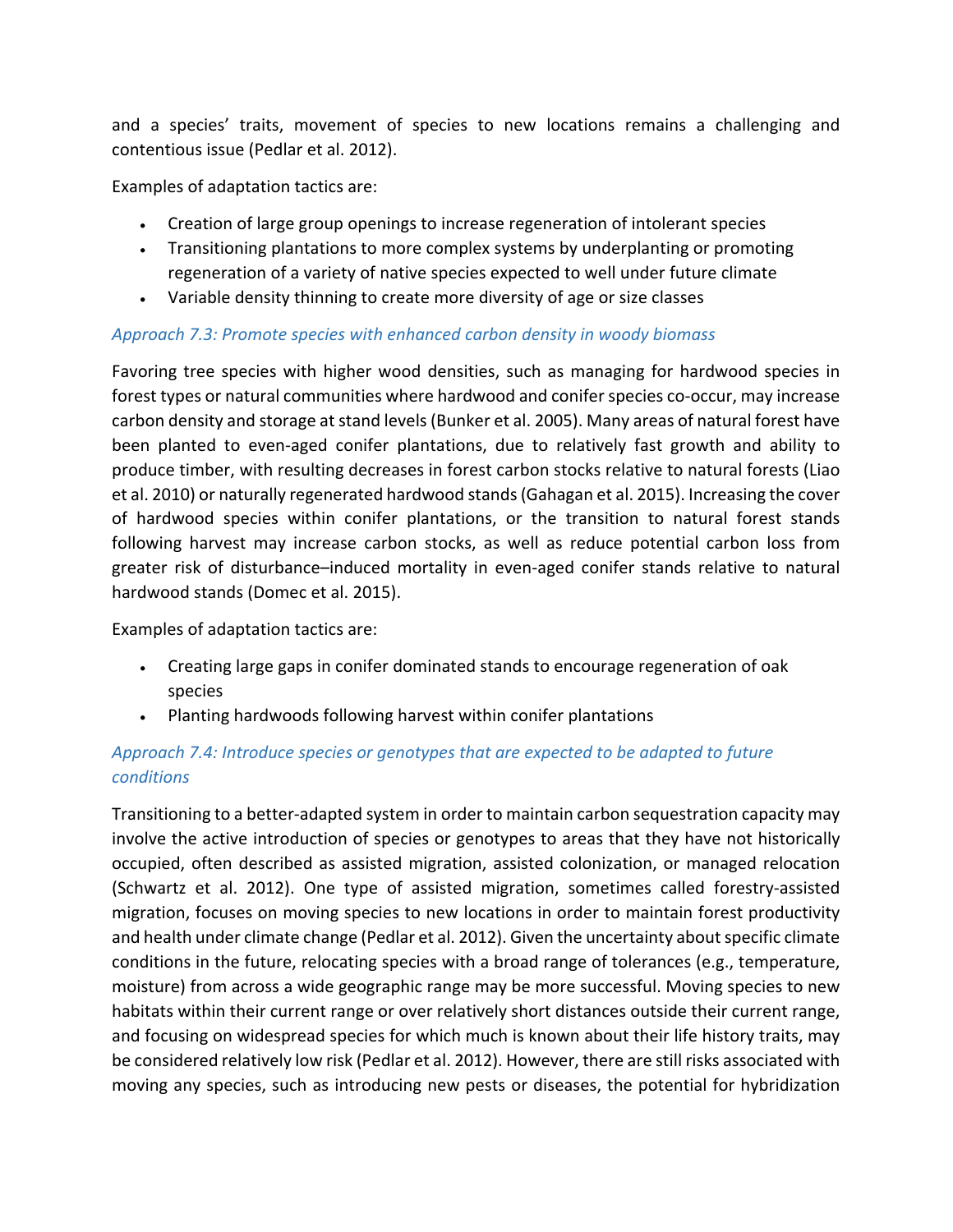with other closely related species, and genetic bottlenecks if the introduced seed source is not adequately diverse (Aubin et al. 2011).

Examples of adaptation tactics are:

- Planting oaks, pines, and other drought-tolerant species on sites that are expected to become drier and that have not been historically occupied by those species
- Planting flood-tolerant species on sites that are expected to become more prone to flooding and that are currently not occupied by flood-tolerant species
- Planting southern species, such as shortleaf pine, north of its current range on suitable sites based upon its projected range expansion
- Planting disease-resistant cultivars of American elm or American chestnut where they are likely to have suitable habitat.

# Literature Cited

- Abatzoglou, J.T., Williams, A.P. 2016. Impact of anthropogenic climate change on wildfire across western U.S. forests. Proceedings of the National Academy of Sciences of the United States of America 113:11770-11775.
- Achat, D.L. Fortin, M., Landmann, G., Ringeval, B., Augusto, L. 2015 Forest soil carbon is threatened by intensive biomass harvesting. Scientific Reports 5:15991.
- Agee, J.K., Bahro, B., Finney, M.A., Omi, P.N., Sapsis, D.B., Skinner, C.N., Van Wagtendonk, J.W., Weatherspoon, P.C. 2000. The use of shaded fuelbreaks in landscape fire management. Forest Ecology and Management 127: 55 -66.
- Agee, J. K., Skinner, C. N. 2005. Basic principles of forest fuel reduction treatments. Forest Ecology and Management 211:83–96.
- Ammer, C. 2018. Diversity and forest productivity in a changing climate. New Phytologist doi:10.1111/nph.15263.
- Anderson, M., Clark, M.,Sheldon, A.O. 2012. Resilient sites for terrestrial conservation in the Northeast and Mid-Atlantic region. The Nature Conservancy, Eastern Conservation Science. 16 8 p. https:// http://www.fwspubs.org/doi/suppl/10.3996/062016-JFWM-044/suppl\_file/fwma-08-01-28\_reference+s02.pdf?code=ufws-site (accessed June 28, 2018).
- Aronson, M.F. Handel, S.N. 2011. Deer and Invasive Plant Species Suppress Forest Herbaceous Communities and Canopy Tree Regeneration. Natural Areas Journal 31(4):400-407.
- Aubin, I., Garbe, C., Colombo, S., Drever, C., McKenney, D., Messier, C., Pedlar, J., Saner, M., Venier, L., Wellstead, A. 2011. Why we disagree about assisted migration 1: ethical implications of a key debate regarding the future of Canada's forests. The Forestry Chronicle 87:755 -765.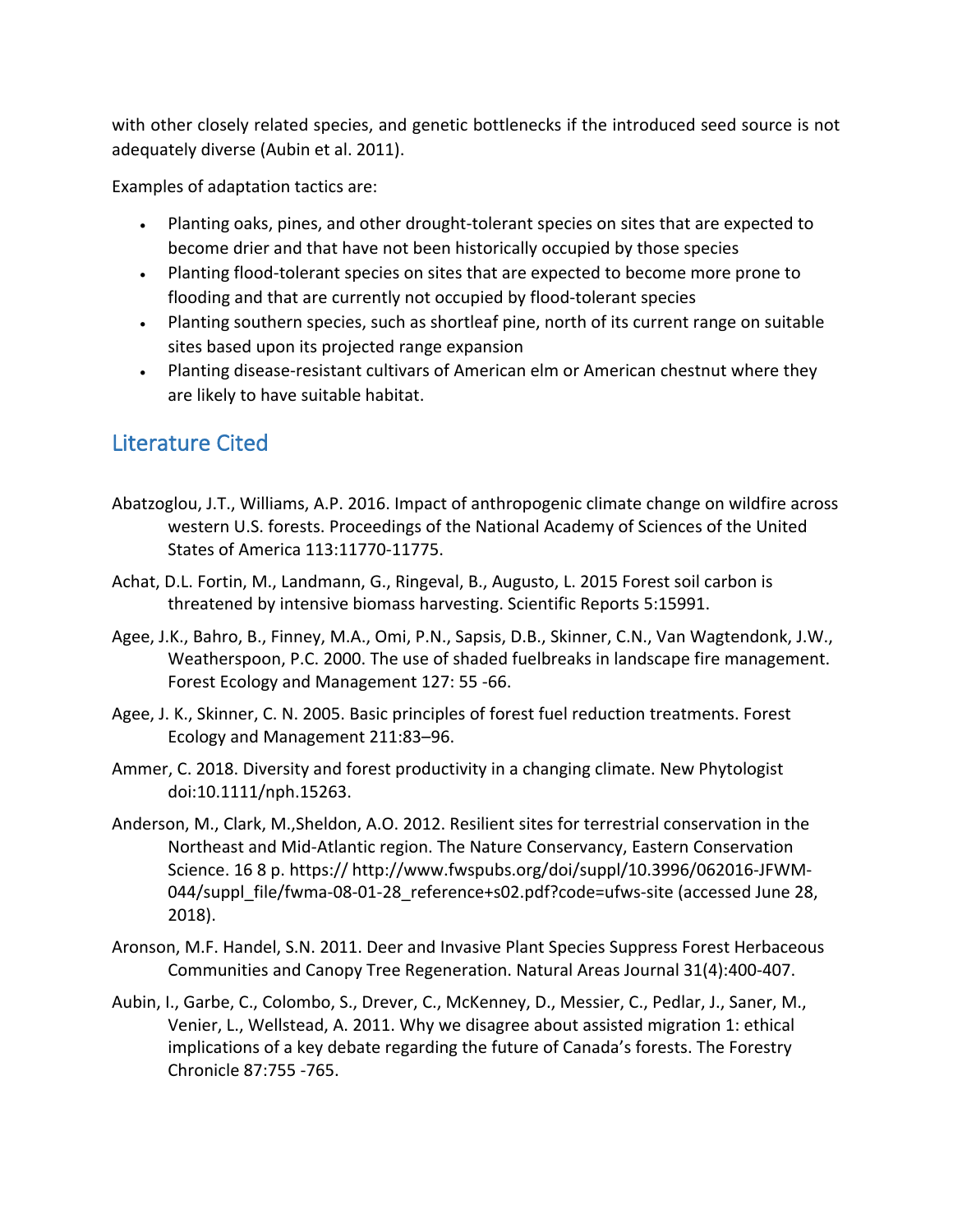- Balch, S. 2014. Managing forest stands to minimize wind and ice/heavy snow damage: part two. Manomet Climate Smart Land Network Bulletins. http://climatesmartnetwork.org/ 2014/11/managing-forest-stands-to-minimize-wind-and-iceheavy-snow-damage-parttwo/#windfirmspecies [Accessed October 13, 2018].
- Berhe, A.A., Harte, J., Harden, J., Torn, M.S. 2007. The significance of the erosion-induced terrestrial carbon sink. BioScience 57:337-346.
- Birdsey, R. A., Pregitzer, K., Lucier, A. 2006. Forest carbon management in the Unites States: 1600-2100. Journal of Environmental Quality 35:1461-1469.
- Boer, M.M., Sadler, R.J., Wittkuhn, R.S., McCawa, L., Grierson, P.F. 2009. Long-term impacts of prescribed burning on regional extent and incidence of wildfires—Evidence from 50 years of active fire management in SW Australian forests. Forest Ecology and Management 259:132-142.
- Boose, E.R., Chamberlin, K.E., Foster, D.R., 2001. Landscape and regional impacts of hurricanes in New England. Ecological Monographs 71(1): 27–48.
- Bottero, A., D'Amato, A.W., Palik, B.J., Bradford, J.B., Fraver, S., Battaglia, M.A., Asherin, L.A. 2017. Density-dependent vulnerability of forest ecosystems to drought. Journal of Applied Ecology 54:1605-1614.
- Brandt, L.A., Butler, P.A., Handler, S.D., Janowiak, M.K., Shannon, P.D., Swanston, C.W. 2017. Integrating science and management to assess forest ecosystem vulnerability to climate change. Journal of Forestry 115: 212-221. doi: 10.5849/jof.15-147
- Bucholz, T., Friedman, J.H., Hornig, C.E., Keeton, W.S., Zanchi, G., Nunery, J. 2014. Mineral soil carbon fluxes in forests and implications for carbon balance assessments. Global Change Biology Bioenergy 6:305-311.
- Bunker, D.E., DeClerck, F., Bradford, J.C., Colwell, R.K., Perfecto, I., Phillips, O.L., Sankaran, M., Naeem S. 2005. Species loss and aboveground carbon storage in a tropical forest. Science 310:1029-1031.
- Burger, J.A., Gray, G., Scott, D.A. 2010. Using soil quality indicators for monitoring sustainable forest management. In: Page-Dumroese, D., Neary, D., Trettin, C., tech. eds. Scientific background for soil monitoring on National Forests and Rangelands: workshop proceedings; April 29-30, 2008; Denver, CO. Proc. RMRS-P-59. Fort Collins, CO: U.S. Department of Agriculture, Forest Service, Rocky Mountain Research Station: 13-42.
- Carlson, C.H., Dobrowski, S.Z., Safford, H.D. 2012. Variation in tree mortality and regeneration affect forest carbon recovery following fuel treatments and wildfire in the Lake Tahoe Basin, California, USA. Carbon Balance and Management 7: 7.
- Casper, B.B.; Jackson, R.B. 1997. Plant competition underground. Annual Review of Ecology and Systematics. 28: 545-570.
- Clark, K.L., Skowronski, N., Hom, J. 2009. Invasive insects impact forest carbon dynamics. Global Change Biology 16:88-101.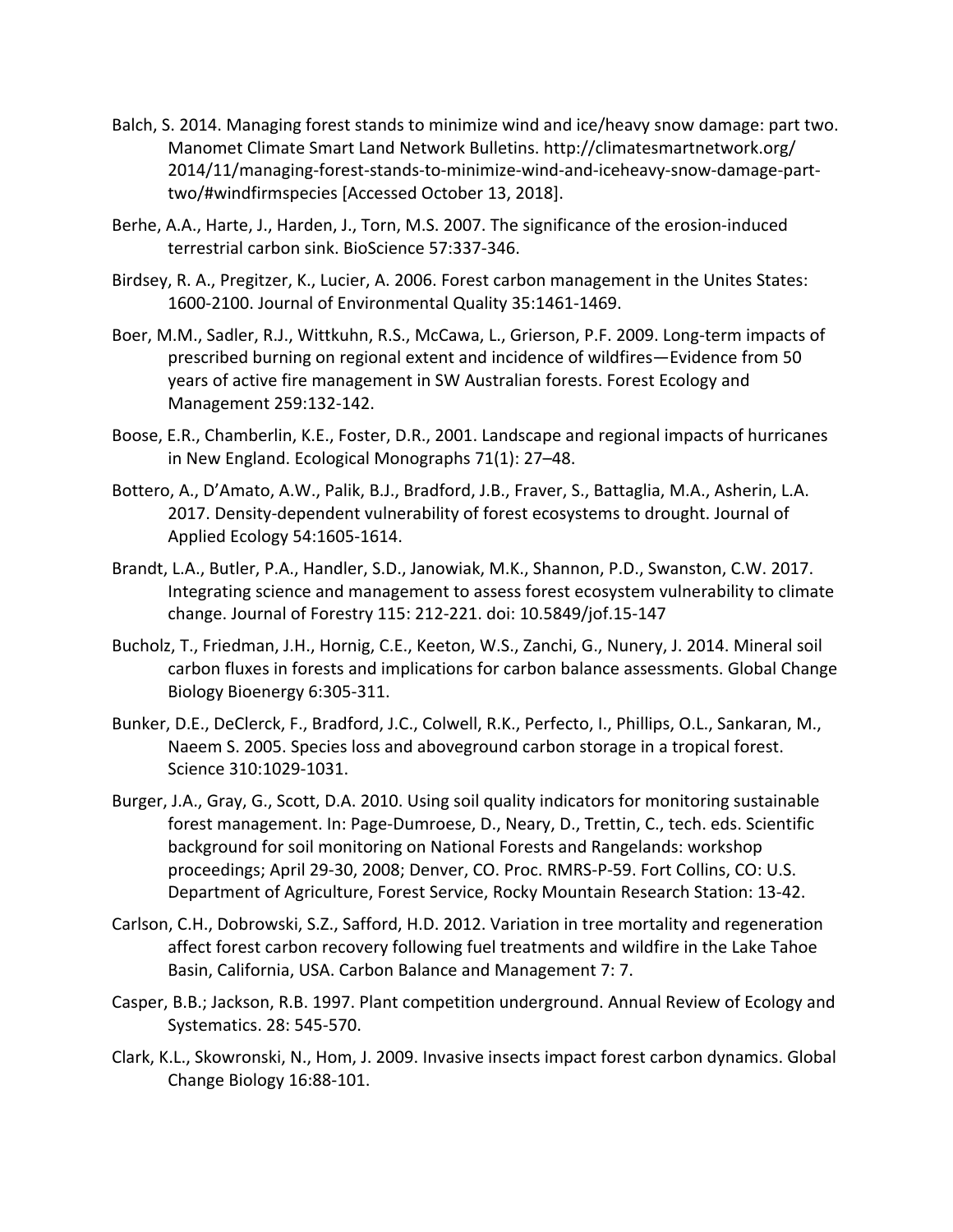- Curtis, P.S., Gough, C.M. 2018. Forest aging, disturbance and the carbon cycle. New Phytologist doi:10.111/nph.15227.
- D'Amato, A.W., Bradford, J.B., Fraver, S., Palik, B.J. 2011. Forest management for mitigation and adaptation to climate change: insights from long-term silviculture experiments. Forest Ecology and Management 262:803-816.
- D'Amato, A.W., Bradford, J.B., Fraver, S., Palik, B.J. 2013. Effects of thinning on drought vulnerability and climate response in north temperate forest ecosystems. Ecological Applications 23:1735-1742.
- Dale, V.H., Joyce, L.A., McNulty, S., Neilson, R.P., Ayres, M.P., Flannigan, M.D., Hanson, P.J., Irland, L.C., Lugo, A.E., Peterson, C.J., Simberloff, D., Swanson, F.J., Stocks, B.J., Wotton, B. 2001. Climate Change and Forest Disturbances: Climate change can affect forests by altering the frequency, intensity, duration, and timing of fire, drought, introduced species, insect and pathogen outbreaks, hurricanes, windstorms, ice storms, or landslides, BioScience 51: 723–734.
- Davis, M.B.; Shaw, R.G.; Etterson, J.R. 2005. Evolutionary responses to changing climate. Ecology 86: 1704-1714.
- Domec, J.-C., Ward, E.J., Oishi, A.C., Palmroth, S., Radecki, A., Bell, D.M., Miao, G., Gavazzi, M., Johnson, D.M., King, J.S., McNulty, S.G., Oren, R., Sun, G., Noormets, A., 2015. Conversion of natural forests to managed forest plantations decreases tree resistance to prolonged droughts. Forest Ecology and Management 355: 58–71.
- Duveneck, M.J., Scheller, R.M. 2015. Climate-suitable planting as a strategy for maintaining forest productivity and functional diversity. Ecological Applications 25:1653-1668.
- Duveneck, M.J., Scheller, R.M. 2016. Measuring and managing resistance and resilience under climate change in northern Great Lakes forests (USA). Landscape Ecology 31:669-686.
- Duveneck, M.J., Scheller, R.M., White, M.A. 2014. Effects of alternative forest management on biomass and species diversity in the face of climate change in the northern Great Lakes region (USA). Canadian Journal of Forest Research 44:700-710.
- Dwyer, J.M., Fensham, R., Buckley, Y.M. 2010. Restoration thinning accelerates structural development and carbon sequestration in an endangered Australian ecosystem. Journal of Applied Ecology 47: 681-691.
- Easterling, DR; Kunkel, K.E., Arnold, J.R., Knutson, T., LeGrande, A.N., Leung, L.R., Vose, R.S., Waliser, D.E., Wehner, M.F. 2017. Precipitation change in the United States. In: Wuebbles, D.J., Fahey, D.W., Hibbard, K.A., Dokken, D.J., Stewart, B.C., Maycock, T.K., (Eds). Climate Science Special Report: Fourth National Climate Assessment, Volume I. Washington, DC: U.S. Global Change Research Program. pp. 207-230.
- Ellison, D., Morris, C.E., Locatelli, B., Sheilg, D., Cohen, J., Murdiyarso, D., et al. 2017. Trees, forests and water: Cool insights for a hot world. Global Environmental Change 43:51-60.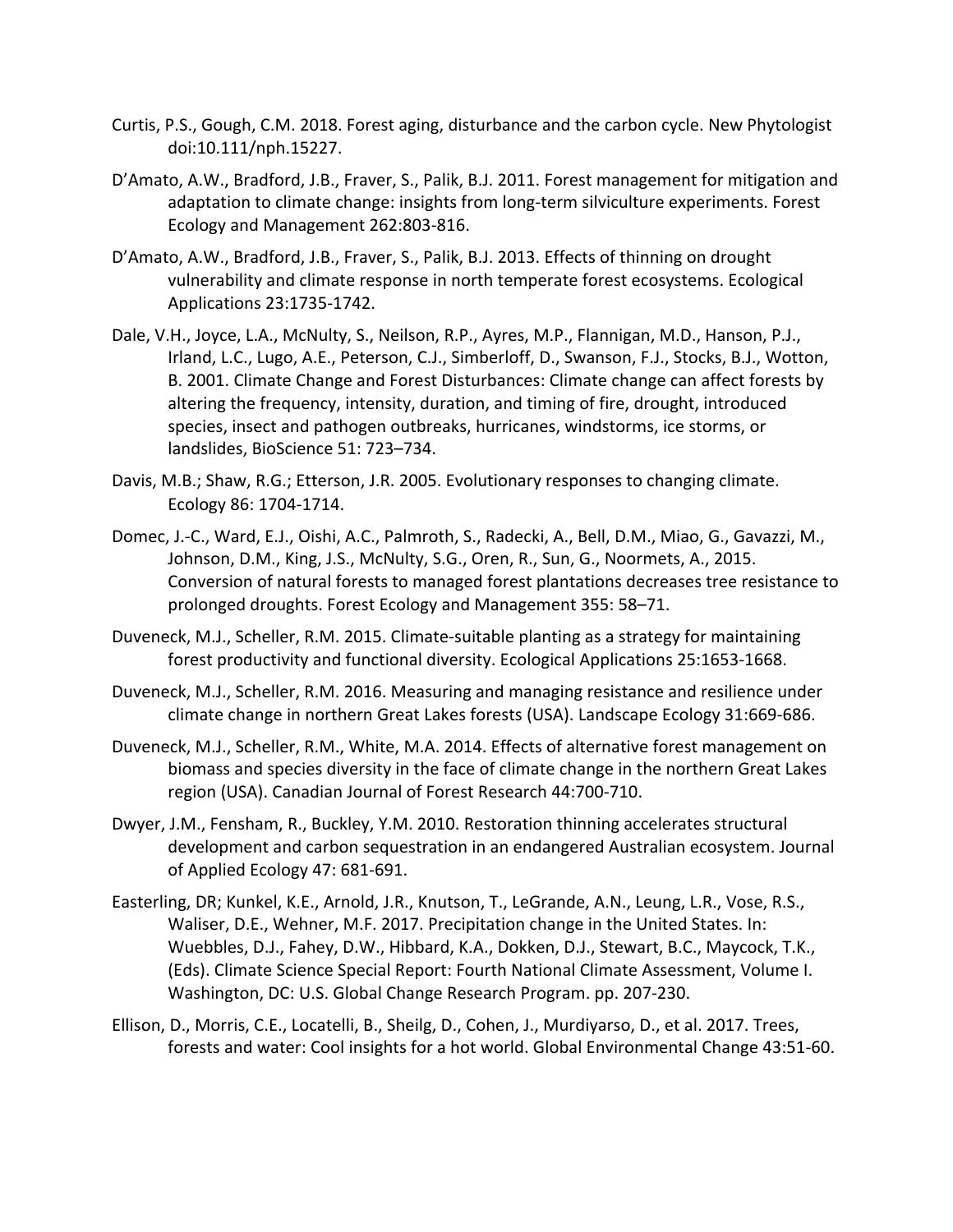- EPA. 2016. Inventory of U.S. greenhouse gas emissions and sink: 1990-2014. Retrieved from https://www.epa.gov/sites/production/files/2016-04/documents/us-ghg-inventory-2016-main-text.pdf.
- Erickson, B., Navarrete-Tindall, N. 2004. Missouri native ecotype program: increasing localsource native seed. Natural Areas Journal 24:15-22.
- Evans, A., Perschel, R. 2009. A review of forestry mitigation and adaptation strategies in the Northeast U.S. Climatic Change 96: 16 7-183.
- Ford, S.E., Keeton, W.S. 2017. Enhanced carbon storage through management for old-growth characteristics in northern hardwood-conifer forests. Ecosphere 8:e01721.
- Franklin, J. F., and R. V. Pelt. 2004. Spatial aspects of structural complexity in old-growth forests. Journal of Forestry 102:22–28.
- Franklin, J.F., Mitchell, R.J., Palik, B.J., 2007. Natural disturbance and stand development principles for ecological forestry. Gen. Tech. Rep. NRS-19. Newtown Square, PA: U.S. Department of Agriculture, Forest Service, Northern Research Station. 44 p.
- Frelich, L.E. 2002. Forest dynamics and disturbance regimes: studies from temperate evergreendeciduous forests. New York: Cambridge University Press. 266 p.
- Gahagan, A., Giardina, C.P., King, J.S., Binkley, D., Pregitzer, K.S., Burton, A.J. 2015. Carbon fluxes, storage and harvest removals through 60 years of stand development in red pine plantations and mixed hardwood stands in Northern Michigan, USA. Forest Ecology and Management 337:88-97.
- Galik, C.S., Jackson, R.B. 2009. Risks to forest carbon offset projects in a changing climate. Forest Ecology and Management 257:2209-2216.
- González, J.R., Pukkala, T., Palahı´, M., 2005. Optimising the management of Pinus sylvestris L. stand under risk of fire in Catalonia (north-east of Spain). Annals of Forest Science 62: 493–501.
- Gou, L.B., Gifford, R.M. 2002. Soil carbon stocks and land use change: a meta-analysis. Global Change Biology 8:345-360.
- Gray, A.N., Whittier, T.R., Harmon, M.E. 2016. Carbon stocks and accumulation rates in Pacific Northwest forests: role of stand age, plant community, and productivity. Ecosphere 7: e01224.
- Gunn, J. S., M. J. Ducey, and A. A. Whitman. 2014. Late-successional and old-growth forest carbon temporal dynamics in the Northern Forest (Northeastern USA). Forest Ecology and Management 312:40–46.
- Gunn, J.S.; Hagan, J.M.; Whitman, A.A. 2009. Forestry adaptation and mitigation in a changing climate: a forest resource manager's guide for the northeastern United States. Brunswick, ME: Manomet Center for Conservation Sciences. 16 p.
- Halpin, P.N. 1997. Global climate change and natural-area protection: management responses and research directions. Ecological Applications 7: 828-843.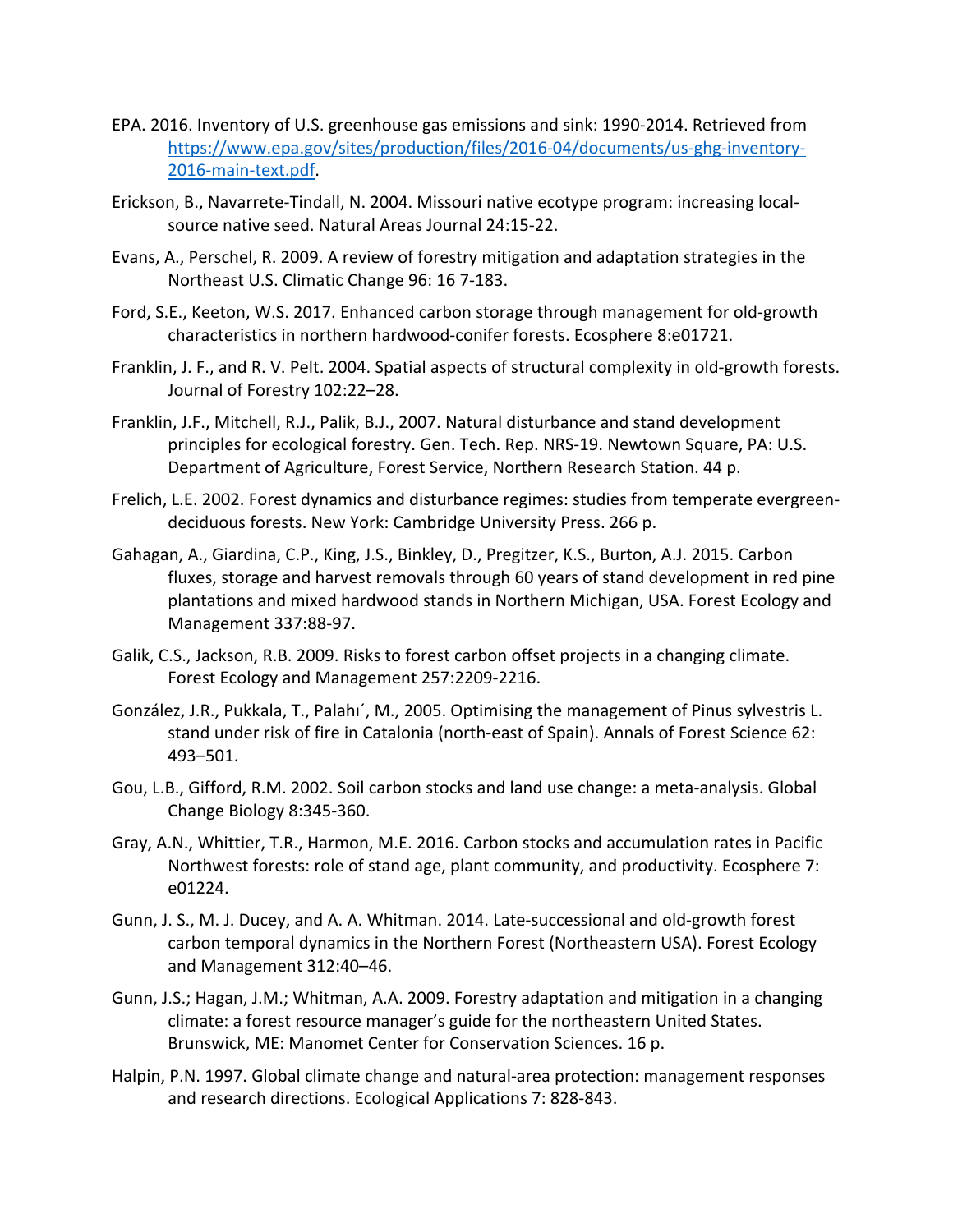- Hellmann, J.J., Byers, J.E., Bierwagen, B.G., Dukes, J.S. 2008. Five potential consequences of climate change for invasive species. Conservation Biology 22: 534-543.
- Hicke, J.A., Meddens, A.J.H., Allen, C.D., Kolden, C.A. 2013. Carbon stocks of trees killed by bark beetles and wildfire in the western United States. Environmental Research Letters 8: 035032.
- Hof, A.R., Dymond, C., Mladenoff, D.J. 2017. Climate change mitigation through adaptation: the effectiveness of forest diversification by novel tree planting regimes. Ecosphere 8:e01981.
- Hoover, C.M. 2011 Management impacts on forest floor and soil organic carbon in northern temperate forests of the US. Carbon Balance and Management 6:17.
- Hoover, C.M. Heath, L.S. 2011. Potential gains in C storage on productive forestlands in the Northeastern United States through stocking management. Ecological Applications 21:1154-1161.
- Hoover, C.M., Stout, S. 2007. The carbon consequences of thinning techniques: stand structure makes a difference. Journal of Forestry July/August: 266-270.
- Irland, L.C. 2000. Ice storms and forest impacts. The Science of the Total Environment 262:231- 242.
- Iverson, L.R.; Prasad, A.M.; Matthews, S.N.; Peters, M. 2008. Estimating potential habitat for 134 eastern US tree species under six climate scenarios. Forest Ecology and Management 254: 390-406.
- Jo, H.K., McPherson, G.E. 1995. Carbon storage and flux in urban residential greenspace. Journal of Environmental Management 45(2): 109–133.
- Johnson, D.W. 1992. Effects of forest management on soil carbon storage. Water, Air, and Soil Pollution 64:83-120.
- Johnston, M. 2009. Vulnerability of Canada's tree species to climate change and management options for adaptation: an overview for policy makers and practitioners. Canadian Council of Forest Ministers. http://www.ccfm.org/pdf/TreeSpecies\_web\_e.pdf (accessed June 28, 2018).
- Joyce, L., Blate, G., McNulty, S., Millar, C., Moser, S., Neilson, R., Peterson, D. 2009. Managing for multiple resources under climate change: national forests. Environmental Management 44: 1022-1032.
- Keeton, W. S., C. E. Kraft, and D. R. Warren. 2007. Mature and old-growth riparian forests: structure, dynamics, and effects on Adirondack stream habitats. Ecological Applications 17:852–868.
- Keeton, W. S., A. A. Whitman, G. C. McGee, and C. L. Goodale. 2011. Late-successional biomass development in northern hardwood-conifer forests of the Northeastern United States. Forest Science 57:489–505.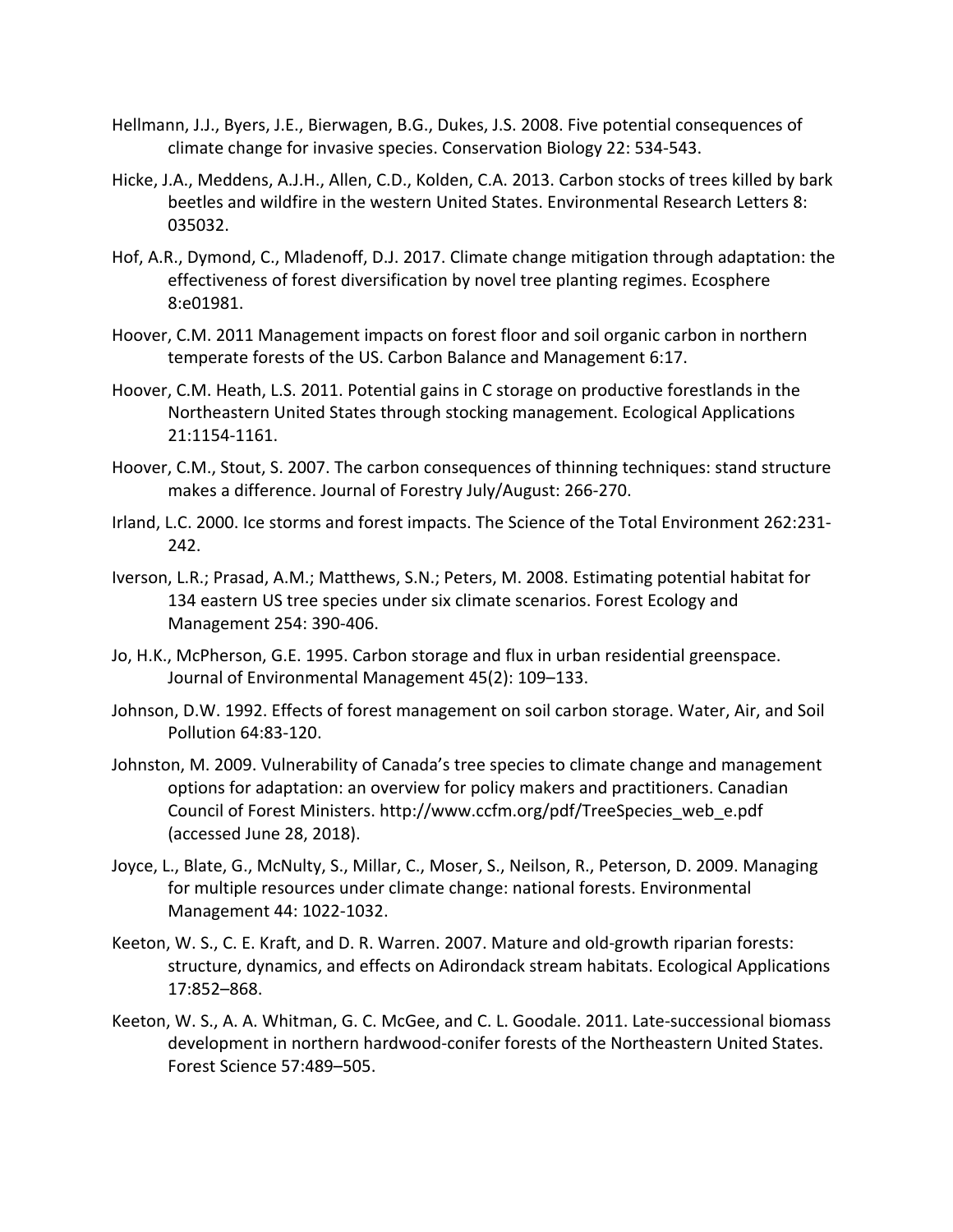- Krist Jr., F.J., Sapio, F.J., Tkacz, B.M., 2007. Mapping Risk from Forest Insects and Diseases. USDA, Washington, DC.
- Kutta, E., Hubbart, J.A. 2018. Changing climatic averages and variance: implications for mesophication at the eastern edge of North America's eastern deciduous forest. Forests 9: 605.
- Landscape Change Research Group. 2014. Climate change atlas. Delaware, OH: U.S. Department of Agriculture, Forest Service, Northern Research Station. www.nrs.fs.fed.us/atlas (accessed June 28, 2018).
- Law, B.E., Hudiburg, T.W., Berner, L.T., Kent, J.J., Buotte, P.C., Harmon, M.E. 2018. Land use strategies to mitigate climate change in carbon dense temperate forests. Proceedings of the National Academy of Sciences of the United States of America www.pnas.org/cgi/doi/10.1073/pnas.1720064115
- Li, Q., Chen, J., Moorhead, D.L., DeForest, J.L., Jensen, R., Henderson, R. 2007. Effects of timber harvest on carbon pools in Ozark forests. Canadian Journal of Forest Research 37: 2337- 2348.
- Liao, C., Peng, R., Luo, Y., Zhou, X., Wu, X., Fang, C., Chen J., Li, B. 2008. Altered ecosystem carbon and nitrogen cycles by plant invasion: a meta-analysis. New Phytologist 177: 706–714.
- Liao, C., Luo, Y., Fang, C., Li, B. 2010. Ecosystem carbon stock influenced by plantation practice: implications for planting forests as a measure of climate change mitigation. PLoS ONE doi.org/10.1371/journal.pone.0010867.
- Littell, J. S., McKenzie, D., Peterson, D. L., Westerling, A. L. 2009. Climate and wildfire area burned in western U.S. ecoprovinces, 1916-2003. Ecological Applications 19:1003–1021.
- Liu, S., Liu, J., Wu, Y., Young, C.J., Werner, J., Dahal, D., Oeding, J., Schmidt, G.L. 2014. Baseline and projected future carbon storage, carbon sequestration, and greenhouse-gas fluxes in terrestrial ecosystems of the eastern United States. In: Zhu, Z.; Reed, B.C., eds. Baseline and projected future carbon storage and greenhouse-gas fluxes in ecosystems of the eastern United States. Reston, VA: U.S. Department of the Interior, U.S. Geological Survey Professional Paper 1804. 204 p.
- Liu, S., Wu, Y., Young, C.J., Dahal, D., Werner, J., Liu, J. 2012. Projected future carbon storage and greenhouse-gas fluxes of terrestrial ecosystems in the western United States. In: Zhu, Z.; Reed, B.C., eds. Baseline and projected future carbon storage and greenhousegas fluxes in ecosystems of the western United States. USGS Prof. Pap. Reston, VA: U.S. Department of the Interior, U.S. Geological Survey Professional Paper 1797. 192 p.
- Liu, X., Trogisch, S., He, J.-S., Niklaus, P.A., Bruelheide, H., Tang, Z., Erfmeier, A., Scherer-Lorenzen, M., Pietsch, K.A., Yang, B., Kuhn, P., Scholten, T., Huang, Y., Wang, C., Staab, M., Leppert, K.N., Wirth, C., Schmid, B., Ma, K. 2018. Tree species richness increases ecosystem carbon storage in subtropical forests. Proceedings of the Royal Society B 285: 20181240. doi:10.1098/rspb.2018.1240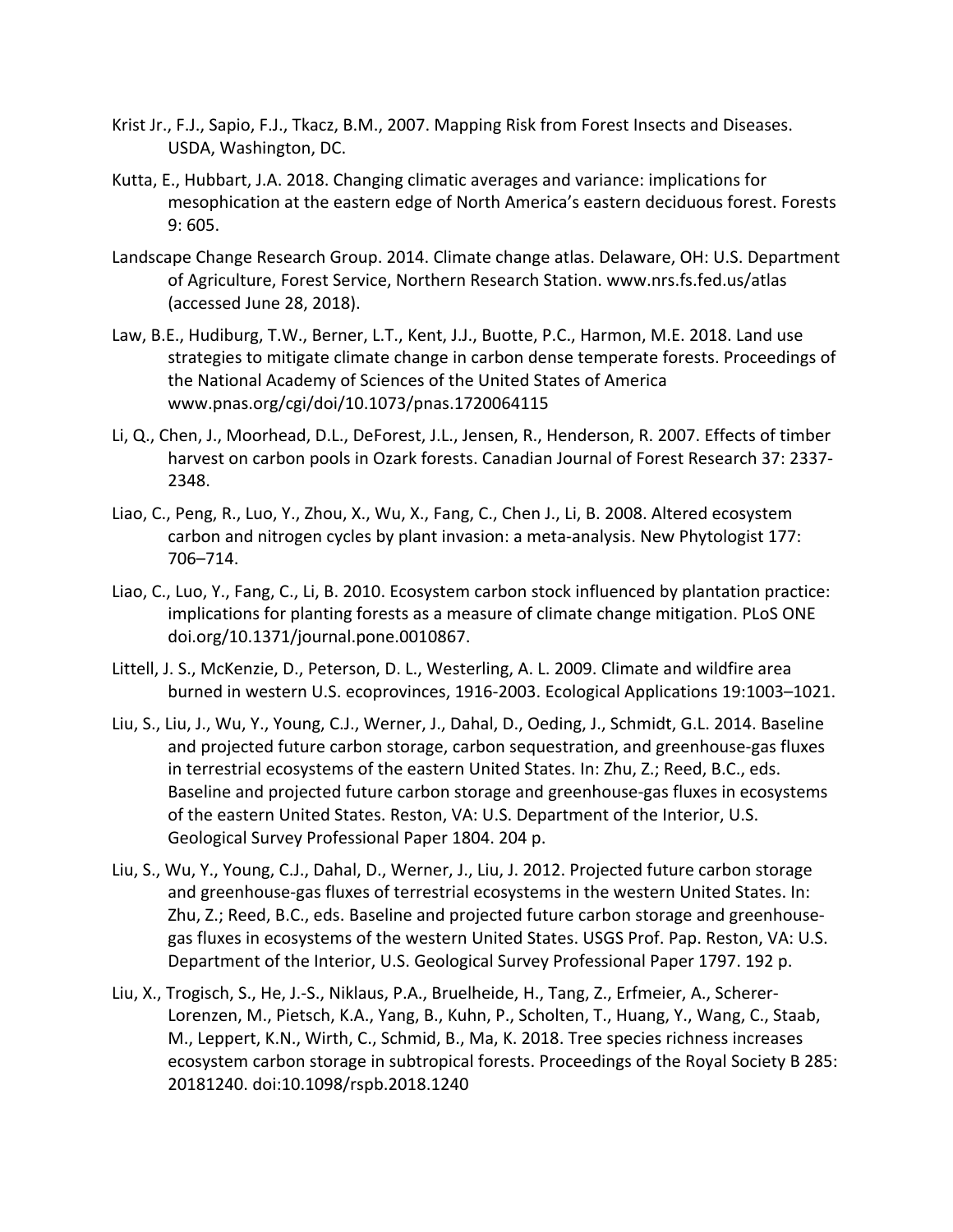- Luyssaert, S., Inglima, I., Jung, M., Richardson, A.D., Reichstein, M., Papale, D., Piao, S.L., Schulze, E.D., Wingate, L., Matteucci, G., Aragao, L., Aubinet, M., Beer, C., Bernhofer, C., Black, K.G., Bonal, D., Bonnefond, J.M., Chambers, J., Ciais, P., Cook, B., Davis, K.J., Dolman, A.J., Gielen, B., Goulden, M., Grace, J., Granier, A., Grelle, A., Griffis, T., Grunwald, T., Guidolotti, G., Hanson, P.J., Harding, R., Hollinger, D.Y., Hutyra, L.R., Kolari, P., Kruijt, B., Kutsch, W., Lagergren, F., Laurila, T., Law, B.E., Le Maire, G., Lindroth, A., Loustau, D., Malhi, Y., Mateus, J., Migliavacca, M., Misson, L., Montagnani, L., Moncrieff, J., Moors, E., Munger, J.W., Nikinmaa, E., Ollinger, S.V., Pita, G., Rebmann, C., Roupsard, O., Saigusa, N., Sanz, M.J., Seufert, G., Sierra, C., Smith, M.-L., Tang, J., Valentini, R., Vesala, T., Janssens, I.A., 2007. CO2 balance of boreal, temperate, and tropical forests derived from a global database. Global Change Biology 13, 2509–2537.
- Magnusson, R.I., Tietema, A., Cornelissen, J.H.C., Heftig, M.M., Kalbitz, K. 2016. Tamm Review: Sequestration of carbon from coarse woody debris in forest soils. Forest Ecology and Management 377: 1-15.
- Man, C.D., Lyons, K.C., Nelson, J.D., Bull, G.Q. 2013. Potential of alternate forest management practices to sequester and store carbon in two forest estates in British Columbia, Canada. Forest Ecology and Management 305:239-247.
- McGarvey, J.C., Thompson, J.R. Epstein, H.E. Shugart, H.H. 2015. Carbon storage in old-growth forests of the Mid-Atlantic: toward better understanding of the eastern forest carbon sink. Ecology 96:311–317.
- McKinley, D.C., Ryan, M.G., Birdsey, R.A., Giardina, C.P., Harmon, M.E., Heath, L.S. Houghton, R.A., Jackson, R.B., Morrison, J.F., Murray, B.C., Pataki, D.E., Skog, K.E. 2011. A synthesis of current knowledge on forests and carbon storage in the United States. Ecological Applications 21:1902-1924.
- Mika, A.M., Keeton, W.S. 2015. Net carbon fluxes at stand and landscape scales from wood bioenergy harvests in the US Northeast. Global Change Biology Bioenergy 7:438-454.
- Millar, C.I., Stephenson, N.L., Stephens, S.L. 2007. Climate change and forests of the future: managing in the face of uncertainty. Ecological Applications 17(8): 2145-2151.
- Miller, J. D., H. D. Safford, M. A. Crimmins, and A. E. Thode. 2009. Quantitative evidence for increasing forest fire severity in the Sierra Nevada and southern Cascade Mountains, California and Nevada, USA. Ecosystems 12:16–32.
- Mitchell, S.R., Harmon, M.E., O'Connell, K.E.B. 2009. Forest fuel reduction alters fire severity and long-term carbn storage in three Pacific Northwest ecosystems. Ecological Applications 19:643-655.
- Nagel, L.M., Palik, B.J., Battaglia, M.A., D'Amato, A.W., Guldin, J.M., Swanston, C.W., Janowiak, M.K., Powers, M.P., Joyce, J.A., Millar, C.I., Peterson, D.L., Ganio, L.M., Kirschbaum, C., Roske, M.R. 2017. Adaptive silviculture for climate change : a national experiment in manager-scientist partnerships to apply an adaptation framework. Journal of Forestry 115: 167-178.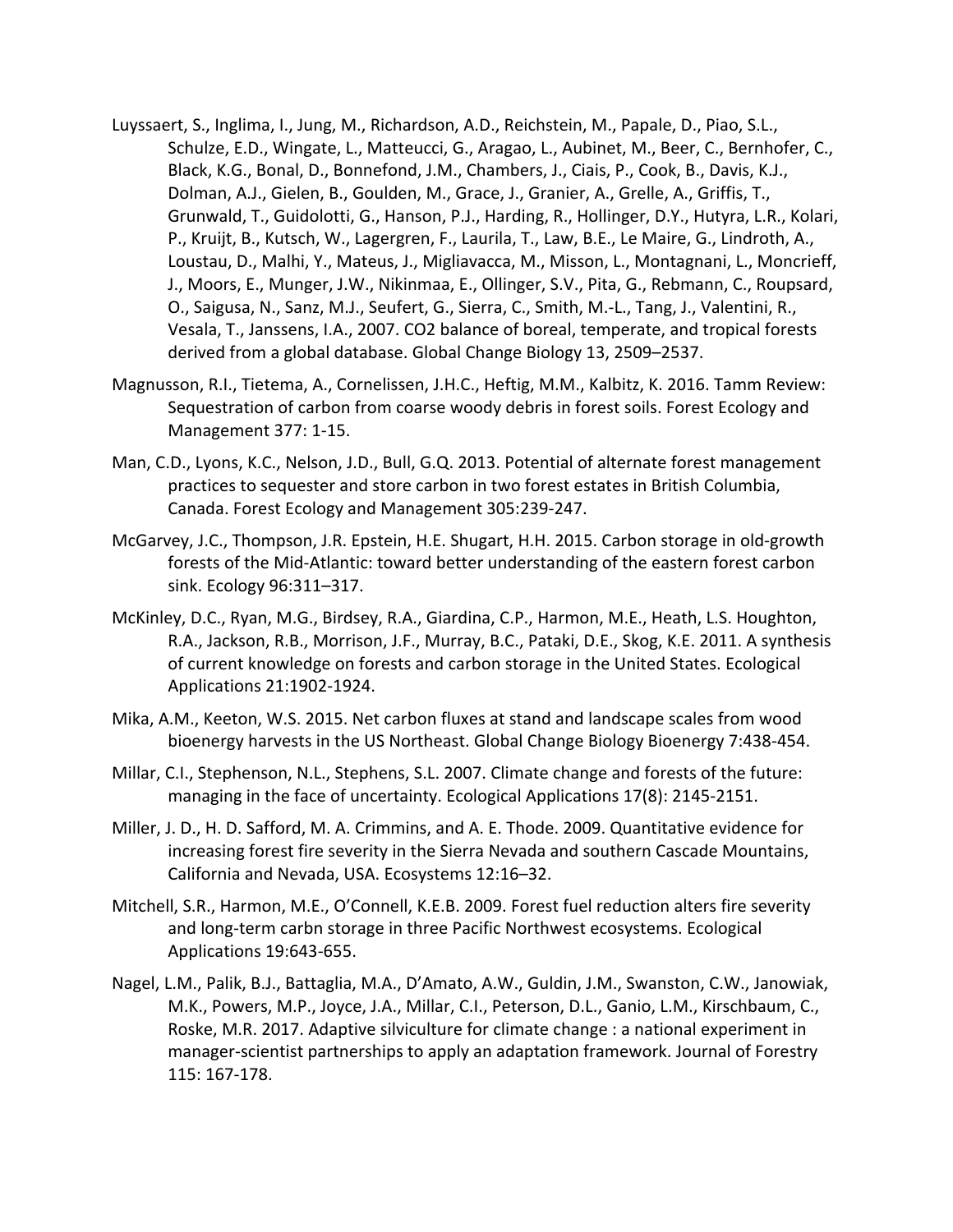- The Nature Conservancy. 2009. Conservation action planning guidelines for developing strategies in the face of climate change. https://www.conservationgateway.org/Files/Pages/conservation-actionplannaspx23.aspx (accessed June 28, 2018).
- Nave, L.E., Domke, G.M., Hofmeister, K.L., Mishra, U., Perry, C.H., Walters, B.F., Swanston, C.W. 2018. Reforestation can sequester two petagrams of carbon in US topsoils in a century. Proceedings of the National Academy of Sciences of the United States of America doi:10.1073/pnas.1719685115.
- Nave. L.E., Vance, E.D., Swanston, C.W., Curtis, P.S. 2011. Fire effects on temperate forest soil C and N storage. Ecological Applications 21:1189-1201.
- Nave. L.E., Vance, E.D., Swanston, C.W., Curtis, P.S. 2010. Harvest impacts on soil carbon storage in temperate forests. Forest Ecology and Management 259:857-866.
- Noormets, A., Epron, D., Domec, J.C., McNulty, S.G., Fox, T., Sun, G., King, J.S. 2015. Effects of forest management on productivity and carbon sequestration: a review and hypothesis. Forest Ecology and Management 355:124-140.
- Nowak, D.J., Greenfield, E.J., Hoehn, R.E., Lapoint, E. 2013. Carbon storage and sequestration by trees in urban and community areas of the United States. Environmental Pollution 178: 229–236.
- Nowak, D.J., Stein, S.M., Randler, P.B., Greenfield, E.J., Comas, S.J., Carr, M.A., Alig, R.J. 2010. Sustaining America's urban trees and forests: a forests on the edge report. Gen. Tech. Rep. NRS-62. Newtown Square, PA: U.S. Department of Agriculture, Forest Service, Northern Research Station. 27 p.
- Nunery, J.S., Keeton, W.S. 2010. Forest carbon storage in the northeastern United States: net effects of harvesting frequency, post-harvest retention, and wood products. Forest Ecology and Management 259:1363-1375.
- O'Brien, A.M., Ettinger, A.K., HilleRisLambers, J. 2012. Conifer growth and reproduction in urban forest fragments: Predictors of future responses to global change? Urban Ecosystems 15 (4) 879-891. doi: 10.1007/s11252-012-0250-7
- O'Hara, K.L., Ramage, B.S. 2013. Silviculture in an uncertain world: utilizing multi-aged management systems to integrate disturbance. Forestry 86: 401-410.
- Oliver, C.D., Larson, B.C. 1996. Forest stand dynamics. New York: John Wiley & Sons, Inc. 544 p.
- Palik, B.J., Montgomery, R.A., Reich, P.B., Boyden, S.B. 2014. Biomass growth response to spatial pattern of variable-retention harvesting in a northern Minnesota pine ecosystem. Ecological Applications 24:2078–2088.
- Pan, Y., Birdsey, R.A., Fang, J., Houghton, R., Kauppi, P.E., Kurz, W.A., Phillips, O.L., Shvidenko, A., Lewis, S.L., Canadell, J.G., Ciais, P., Jackson, R.B., Pacala, S.W., McGuire, A.D., Piao, S., Rautiainen, A., Sitch, S., Hayes, D. 2011. A large and persistent carbon sink in the world's forests. Science 333(6045):988-993.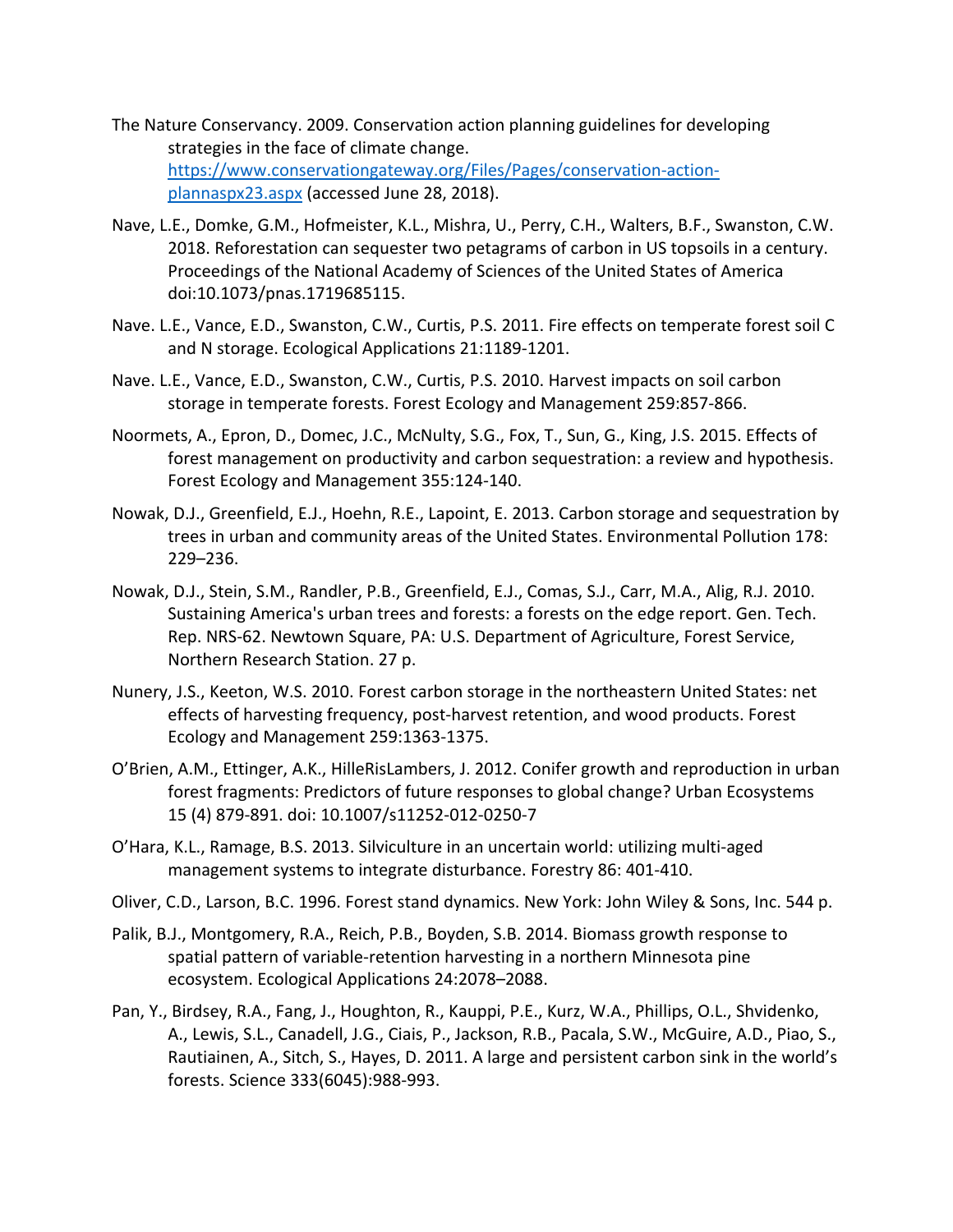- Peckham, S.D., Gower, S.T., Perry, C.H., Wilson, B.T., Stueve, K.M. 2013. Modeling harvest and biomass removal effects on the forest carbon balance of the Midwest, USA. Environmental Science and Policy 25: 22-35.
- Pedlar, J.H., McKenney, D.W., Aubin, I., Beardmore, T., Beaulieu, J., Iverson, L., O'Neill, G.A., Winder, R.S., Ste-Marie, C. 2012. Placing forestry in the assisted migration debate. BioScience 62: 835-842.
- Pellegrini, A. Ahlström, A. Hobbie, S.E., Reich, P.B., Nieradzik, L.P. Staver, A.C., Scharenbroch, B.C., Jumpponen, A., Anderegg, W.R.L.,. Randerson, J.T., Jackson, R.B. 2018. Fire frequency drives decadal changes in soil carbon and nitrogen and ecosystem productivity. Nature 553: 194-198.
- Peterson, G.C.; Allen, R.; Holling, C.S. 1998. Ecological resilience, biodiversity, and scale. Ecosystems 1: 6-18.
- Peterson, D.L., Vose, J.M., Patel-Weynand, T., 2014. Climate change and United States forests. Advances in Global Change Research 57. Springer, Dordrecht.
- Post, W.M., Kwan, K.C. 2010. Soil carbon sequestration and land-use change: processes and potential. Global Change Biology 6:317-327.
- Powers, M.D., Kolka, R.K., Bradford, J.B., Palik, B.J., Fraver, S., Jurgensen, M.F. 2012. Carbon stocks across a chronosequence of thinned and unmanaged red pine (*Pinus resinosa*) stands. Ecological Applications 22:1297-1307.
- Prasad, A. M., L. R. Iverson., S. Matthews., M. Peters. 2007-ongoing. A Climate Change Atlas for 134 Forest Tree Species of the Eastern United States [database]. www.nrs.fs.fed.us/atlas/tree, Northern Research Station, USDA Forest Service, Delaware, Ohio (Accessed June 28, 2018)
- Pretzsch, H., Biber, P., Uhl, E., Dahlhausen, J., Schütze, G., Perkins, D., Rötzer, T., Caldentey, J., Koike, T., van Con, T., Chavanne, A., du Toit, B., Foster, K., Lefer, B. 2017. Climate change accelerates growth of urban trees in metropolises worldwide. Scientific Reports 7: 15403.
- Puhlick, J., Woodall, C., Weiskettel, A. 2017. Implications of land-use change on forest carbon stocks in the eastern United States. Environmental Research Letters 12: 024011.
- Puhlick, J.J., Weiskittel, A.R., Fernandez, I.J., Fraver, S., Kenefic, L.S., Seymour, R.S., Kolka, R.K., Rustad, L.E., Brisette, J.C. 2016. Long-term influence of alternative forest management treatments on total ecosystem and wood product carbon storage. Canadian Journal of Forest Research 46:1404-1412.
- Reichstein, M., Bahn, M., Ciais, P., Frank, D., Mahecha, M.D., Seneviratne, S.I., Zscheischler, J., Beer, C., Buchmann, N., Frank, D.C., Papale, D., Rammig, A., Smith, P., Thonicke, K., van der Velde, M., Vicca, S., Walz, A., Wattenbach, A. 2013. Climate extremes and the carbon cycle. Nature 12350. DOI: 10.1038/ nature
- Root, T.L., Price, J.T., Hall, K.R., Schneider, S.H., Rosenzweig, C., Pounds, J.A. 2003. Fingerprints of global warming on wild animals and plants. Nature 421: 57-60.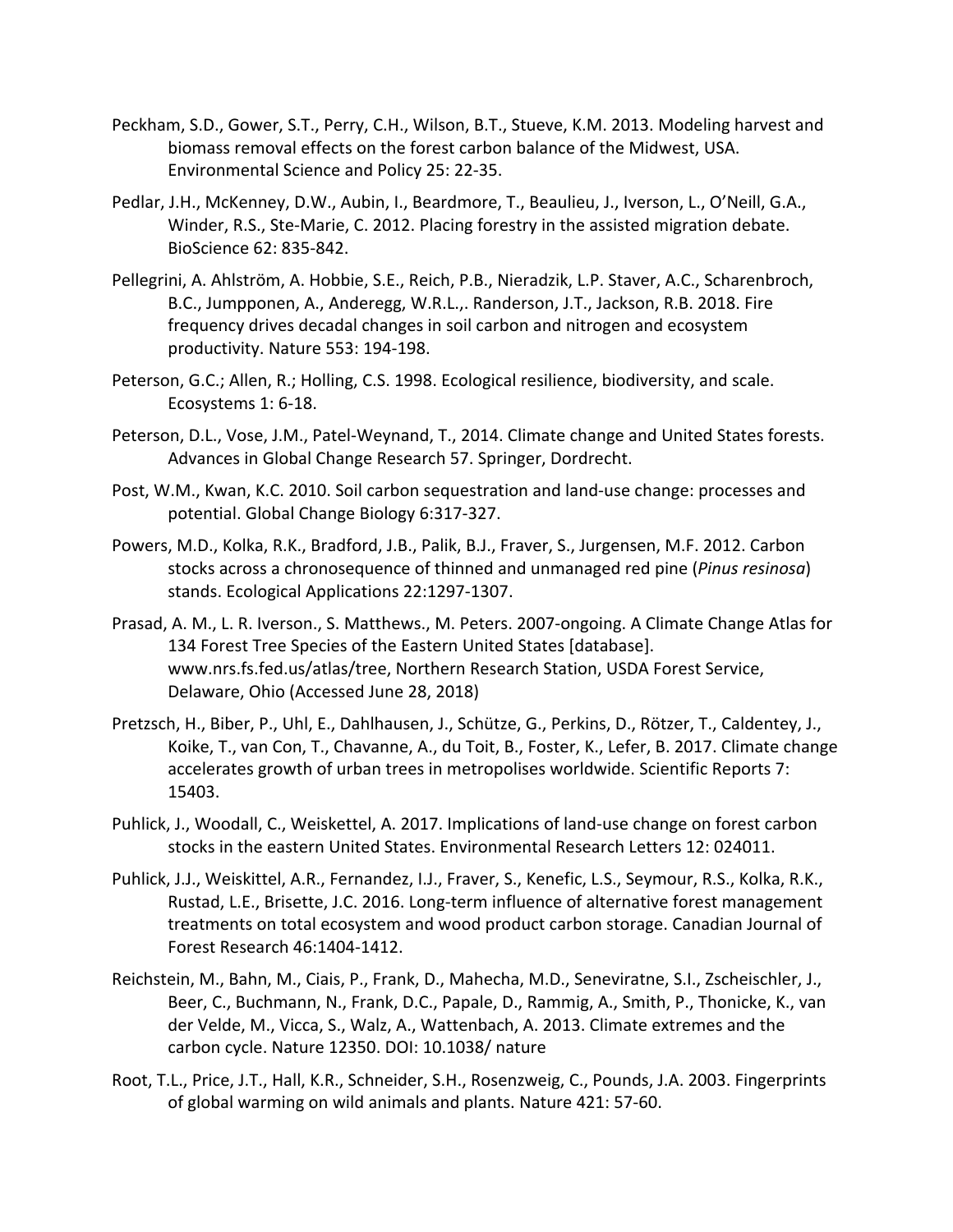- Rosoman, G., Sheun, S. S., Opal, C., Anderson, P., Trapshah, R. 2017. The HCS approach toolkit. Singapore: HCS Steering Group.
- Rouault, G., Candau, J.N., Lieutier, F. 2006. Effects of drought and heat on forest insect populations in relation to the 2003 drought in Western Europe. Annals Forest Science 63: 613–624.
- Ruiz-Benito, P., Gomez-Aparicio, L., Paquette, A., Messier, C., Kattge, J., Zavala, M.A. 2014 Diversity increases carbon storage and tree productivity in Spanish forests. Global Ecology & Biogeography 23, 311–322. doi:10.1111/geb.12126
- Russel-Roy, E.T., Keeton, W.S., Pontius, J.A., Kerchner, C.D. 2014. Rehabilitation forestry and carbon market access on high-graded northern hardwood forests. Canadian Journal of Forest Research 44:614-627.
- Ryan, M.G., Harmon, M.E., Birdsey, R.A., Giardina, C.P., Heath, L.S., Houghton, R.A., Jackson, R.B., McKinley, D.C., Morrison, J.F., Murray, B.C., Pataki, D.E., Skog, K.E. 2010. A synthesis of the science on forests and carbon for U.S. Forests. Issues in Ecology (13):1– 16.
- Sample, V.A. 2017. Potential for additional carbon sequestration through regeneration of nonstocked forest land in the United States. Journal of Forestry 115:309-318.
- Scharlemann, J.P., Edmund, W., Tanner, V.J., Hiederer, R., Kapos, V. 2014. Global soil carbon: understanding and managing the largest terrestrial carbon pool. Carbon Management 5(1): 81–91.
- Schiermeier, Q. 2010. The real holes in climate science. Nature 463: 284-287.
- Seidl, R., Thom, D., Kautz, M., Martin-Benito, D., Peltoniemi, M.M, et al. 2017. Forest disturbance under climate change. Nature Climate Change 7:395-402.
- Seymour, R.S., White, A.S., deMaynadier, P.G. 2002. Natural disturbance regimes in northeastern North America—evaluating silvicultural systems using natural scales and frequencies. Forest Ecology and Management. 155:357-367.
- SOCCR. 2007. The first state of the carbon cycle report (SOCCR): the North American carbon budget and implications for the global carbon cycle. A report by the U.S. Climate Change Science Program and the Subcommittee on Global Change Research. National Oceanic and Atmospheric Administration, National Climatic Data Center, Asheville, North Carolina, USA.
- Sommers, W.T., Loehman, R.A., Hardy, C.C. 2014. Wildland fire emissions, carbon, and climate: science overview and knowledge needs. Forest Ecology and Management 317:1-8.
- Spies, T.A., Giesen, T.W., Swanson, F.J., Franklin, J.F., Lach, D., Johnson, K.N. 2010. Climate change adaptation strategies for federal forests of the Pacific Northwest, USA: ecological, policy, and socio-economic perspectives. Landscape Ecology 25: 1185-1199.
- Spittlehouse, D.L., Stewart, R.B. 2003. Adaptation to climate change in forest management. BC Journal of Ecosystems and Management 4(1): 1-11.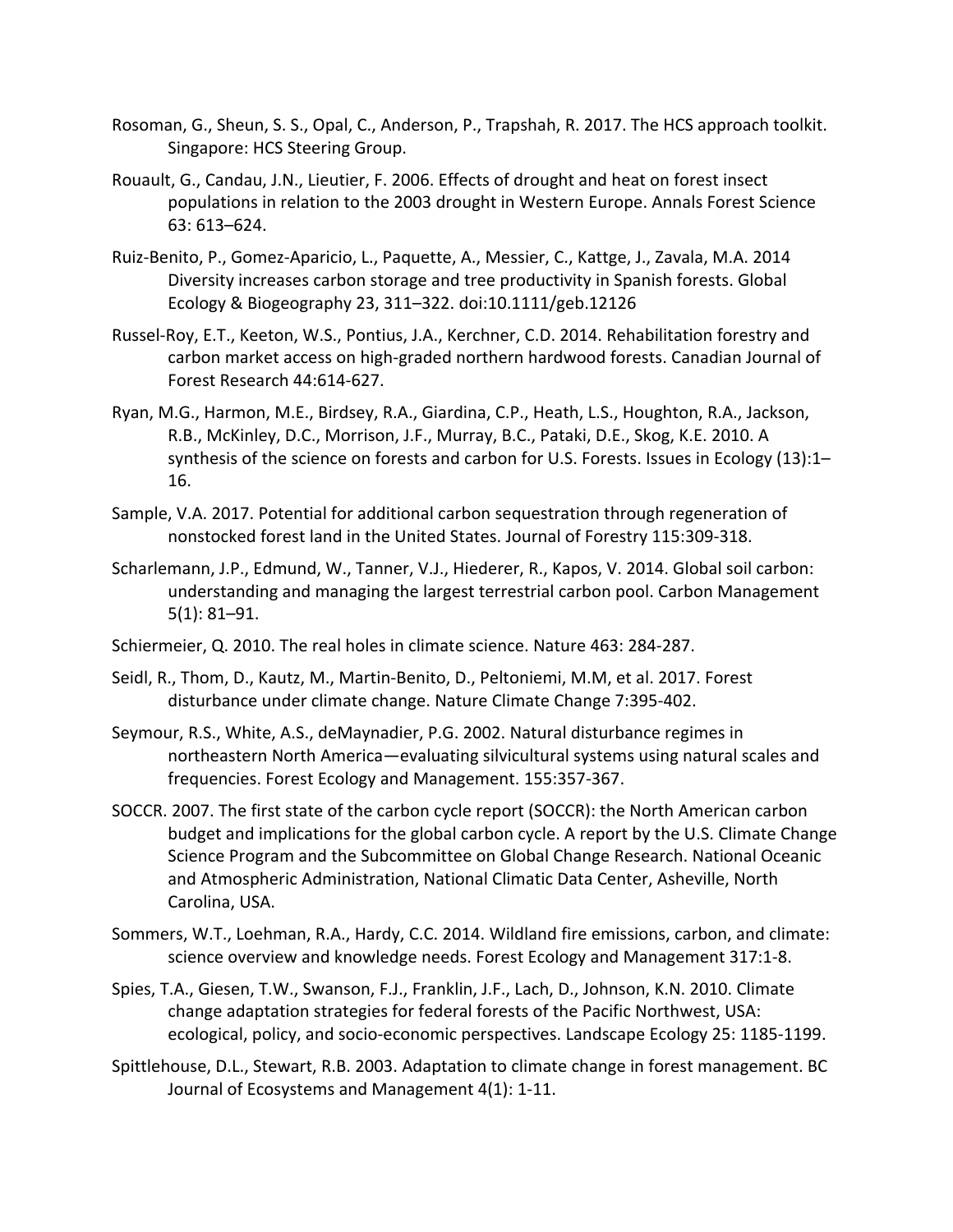- Susaeta, A., Carter, D.R., Adams, D.C. 2014. Sustainability of forest management under changing climatic conditions in the southern United States: adaptation strategies, economic rents, and carbon sequestration. Journal of Environmental Management 139:80-87.
- Swanston, C.W., Janowiak, M.K., Brandt, L.A., Butler, P.R., Handler, S.D. Shannon, P.D., Lewis, A.D., Hall, K., Fahey, R.T., Scott, L., Kerber, A., Miesbauer, J.W., Darling, L. 2016. Forest adaptation resources: Climate change tools and approaches for land managers, 2<sup>nd</sup> edition. Ge. Tech. Rep. NRS-GTR-87-2. Newtown Square, PA. U.S. Department of Agriculture, Forest Service, Northern Research Station. 161 p. www.nrs.fs.fed.us/pubs/52760
- Swift, K. 2012. Forest carbon and management options in an uncertain climate. BC Journal of Ecosystems and Management 13:1-7.
- Thom, D., Rammer, W., Seidl, R. 2017. Disturbances catalyze the adaptation of forest ecosystems to changing climate conditions. Global Change Biology 23:269-282.
- Thorn, A.M., Thompson, J.R., Plisinski, J.S. 2016. Patterns and predictors of recent forest conversion in New England. Land 5:30 doi:10.3390/land5030030.
- Tian, D., Wang, Y., Bergin, M., Hu, Y., Liu, Y., Russell, A. G. 2008. Air quality impacts from prescribed forest fires under different management practices. Environmental Science & Technology 42:2767–2772.
- USEPA. 2010. Inventory of U.S. greenhouse gas emissions and sinks: 1990–2008 EPA 430-R-09 006. U.S. Environmental Protection Agency, Washington, D.C., USA.
- USGCRP. 2017: Climate Science Special Report: Fourth National Climate Assessment, Volume I [Wuebbles, D.J., D.W. Fahey, K.A. Hibbard, D.J. Dokken, B.C. Stewart, and T.K. Maycock (eds.)]. U.S. Global Change Research Program, Washington, DC, USA, 470 pp., doi: 10.7930/J0J964J6.
- van der Sande, M.T. Poorter, L., Kooistra, L., Balvanera, P., Thonicke, K., JThompson, K., Arets, E.J.M.M., Garcia Alaniz, N., Jones, L., Mora, F., Mwampamba, T.H., Parr, T., Pena-Claros, M. 2017 Biodiversity in species, traits, and structure determines carbon stocks and uptake in tropical forests. Biotropica 49: 593–603. doi:10.1111/btp.12453.
- Vitt, P., Havens, K., Kramer, A.T., Sollenberger, D., Yates, D. 2010. Assisted migration of plants: changes in latitudes, changes in attitudes. Biological Conservation 143: 18-27.
- Walck, J.L., Hidayati, S.N., Dixon, K.W., Thompson, K., Poschlod, P. 2011. Climate change and plant regeneration from seed. Global Change Biology 17: 2145-2161.
- Walk, J., Hagen, S., Lange, A. 2011. Adapting conservation to a changing climate: an update to the Illinois Wildlife Action Plan. In: Report to the Illinois Department of Natural Resources. Contract TNC10WAP. Peoria, IL: Illinois Chapter of The Nature Conservancy.
- Wang, W., Peng, C., Kneeshaw, D.D., Larocque, G.R., Lei, X., Zhu, Q., Song, X., Tong, Q. 2013. Modeling the effects of varied forest management regimes on carbon dynamics in jack pine stands under climate change. Canadian Journal of Forest Research 43:469-479.